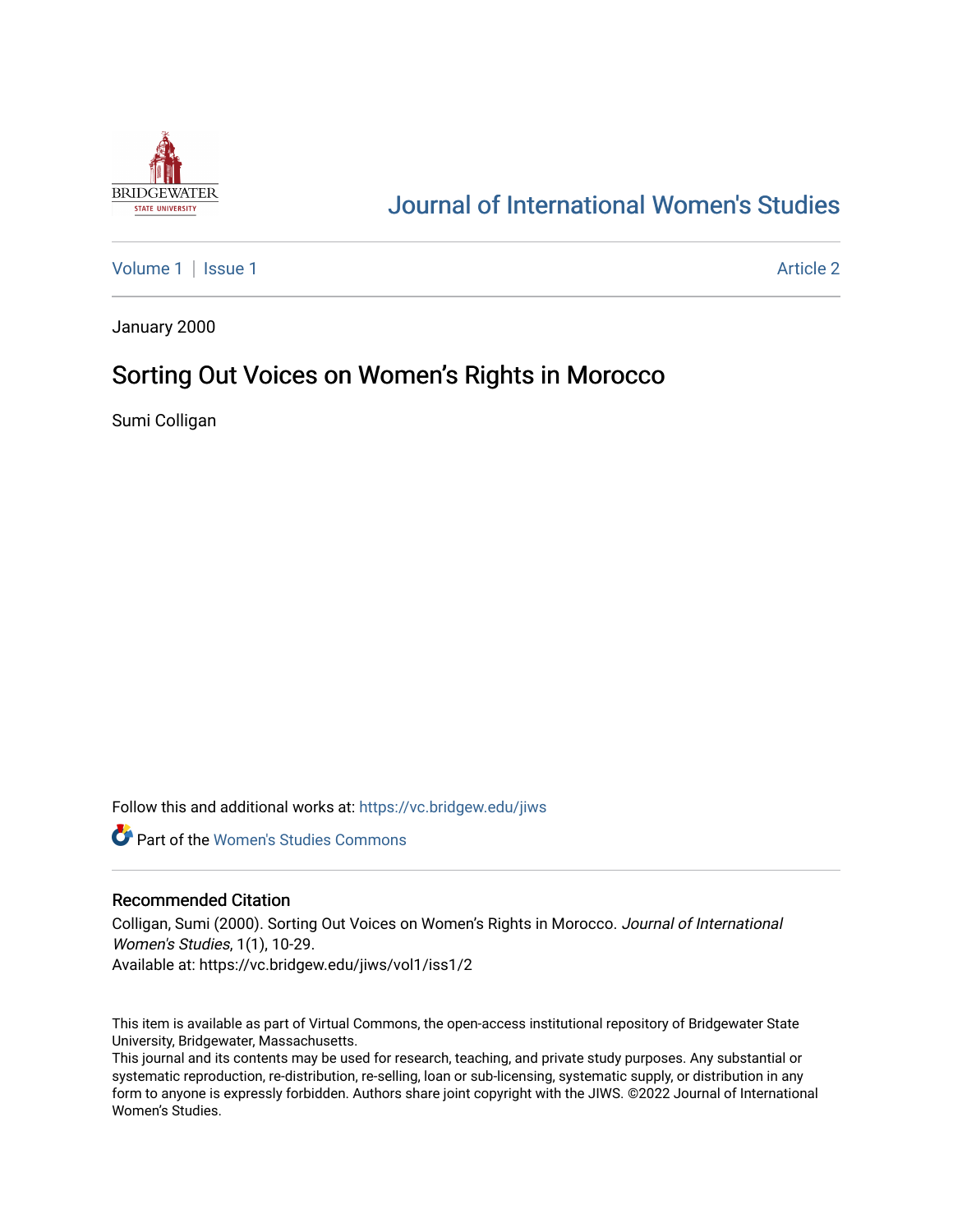This journal and its contents may biganse of to mos stat on it as conny and privatights dy purposes. Any substantial or systematic reproduction, re-distribution, re-selling, loan or sub-licensing, systematic supply or distribution in any form to anyone is expressly forbidden. ©2000 Journal of International Women's Studies.

"To develop our listening capacity to be sure that we hear everything":

### **Sorting Out Voices on Women's Rights in Morocco**

By Sumi Colligan

In *Doing Daily Battle: Interviews with Moroccan Women*, Fatima Mernissi, a Moroccan sociologist and feminist, discusses her interview with a woman from the Middle Atlas mountains who migrates to Rabat to secure a job at a carpet factory. The difficulties that she faces as she struggles to accommodate to her role as a laborer in an urban shantytown cause her to reflect nostalgically on rural childhood. Mernissi cautions (1988: 176):

It is necessary to avoid generalizing, to avoid projecting on poor women our own preoccupations and problems, and, above all, to do our work as intellectuals. By this I mean: to develop our listening capacity, to be sure that we hear everything, even those things that don't fit into our theories and pretty constructs. And, above all, to avoid positing a `return to the past' as an alternative for women. For even Tahra, who seems to flounder and lose her country vigor in the face of the disorder of a city where she has no place, looks to education as the solution for future generations. She only idealizes her childhood, her past, in order to find strength for confronting her future, not for returning to it.

In this chapter, I intend to expand on the theme of developing "our listening capacity, to be sure that we hear everything" in an attempt to avoid perpetuating the stereotype of the passive, victimized Third World woman whose only hope of liberation is through the consciousness raising and activist efforts of Western feminists. Much of the current writing on human rights and women's rights in North Africa and the Middle East suggests that world-wide endorsement of such principles and platforms is most likely to be successful if the people to whom they apply feel a sense of ownership in their creation. The experience of colonialism and neo-colonialism in this region has been a powerful shaper of a social memory that serves as a critical, interpretive lens for assessing the value and applicability of recent international human rights and feminist agendas. While it is true that Africans themselves (as well as members of other Third World constituencies) have engaged in theorizing and executing policies concerning women's human rights, their voices have not been given equal weight in international forums that address these issues (Gathii and Nyamu 1996: 295; Oloka-Onyango and Tamale 1995: 701). The consequence of such an imbalance has been a perpetuation of international hierarchies of power that contribute to the on-going polarization of the West and the Third World and a limiting of the definition and scope of struggles perceived to fall within the purview of women's human rights (Gathii and Nyamu 1996: 294).

Oloka-Onyango and Tamale (1995: 713) suggest that theoretically one remedy to this imbalance lies in an "intra-cultural and cross-cultural dialogue" that recognizes the "personal is political, but the political is extremely rich and diverse." Moreover, social movement theory in the West is moving away from postulating generic models for social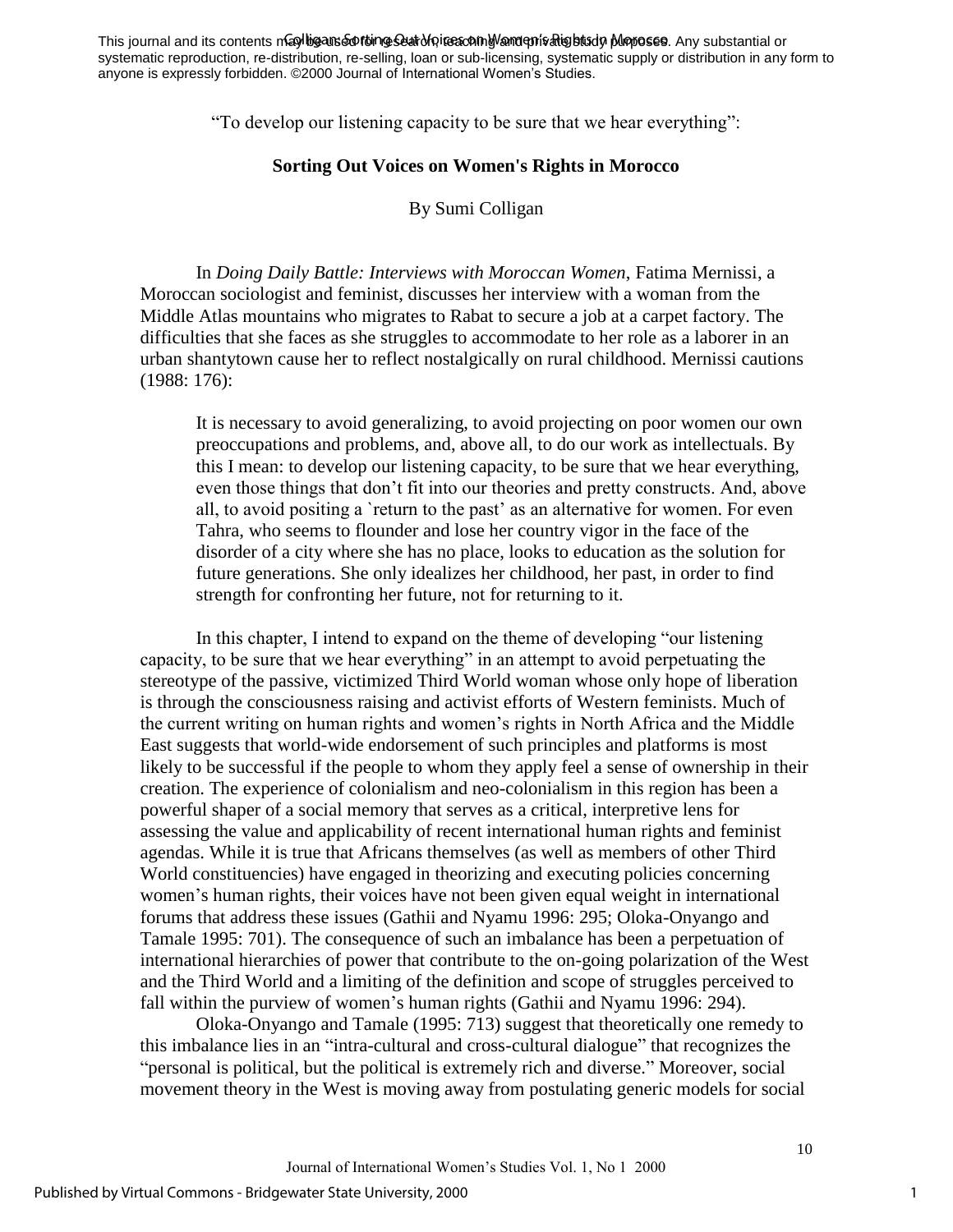movements that presuppose the necessity of formal organizations and networks and social actors that share the same grievances and interests. To a degree, then, this theory offers the potential to capture "the richness and diversity" with which social movements manifest themselves in multiple locations and dovetails with views espoused by Third World feminists. Indeed it states:

...the new social movement actor both actively constructs and is constrained by a world of social meanings rooted in specific historic contexts and based in the experiences and identities of race, gender, class and nationality (McClurg Miller 1992: 21-22).

This statement suggests that a person's subjectivity may be shaped by a variety of influences and identities and coincides with the perspective that we should not make sense of women's experiences exclusively through the lens of gender oppression. For example, in the story of Tahra recounted by Mernissi, Tahra is marginalized by virtue of being a poor, female, rural migrant, but centered by having any job at all in a country where unemployment for both men and women is quite high.<sup>1</sup> Moreover, this approach supports a concern expressed by Third World feminists that the knowledge acquired by Western feminists concerning how to battle gender inequities not be automatically granted greater authority than knowledge produced in other social settings. In fact, one of the most salient lessons we can draw from Mernissi's example is the importance of paying close attention to women's words regardless of their social positioning.

Nonetheless, the new social movement theory stops short in several important ways. First, utilizing the term, "social movement actor," implies that such an actor can clearly be differentiated from other kinds of social actors. Yet Heng (1997: 30) suggests that "feminist" action in the Third World (and no doubt in the First World as well) assumes many different guises and that those who engage in it do not always adopt feminist labels and discourse. As already stated, a narrow definition of social movement can lead to ineffective coalitions and partial solutions. Second, too much emphasis on social location and positioning risks the danger of essentializing consciousness, denying its potential for expansiveness and fluidity (Lam 1994: 891). This outcome may be produced by downplaying the process by which critical self and social examination as well as exposure to the ideas of others can have a transformative influence on consciousness. Finally, social, economic, and political inequalities are produced, in part, by global processes that transcend national boundaries and as Alexander and Mohanty (1997: xxix) argue, "global processes clearly require global alliances." While the new social movement theory does not ignore the fact that some social movements appear in more than one nation, its conceptual framework focuses largely on the process by which

<sup>&</sup>lt;sup>1</sup> The terms, "margin" and "center" are borrowed from bell hook's book, Feminist Theory: From Margin to Center. In her book, she (1984: 26-27) speaks of bringing in the voices of women at the margins, women who have been excluded from shaping feminist theory by virtue of their race, class, sexual orientation, and other possible characteristics. hooks (1984: 18) also points out that women at the margins may share features of oppression with men at the margins who may also be disadvantaged by factors such as race and social class.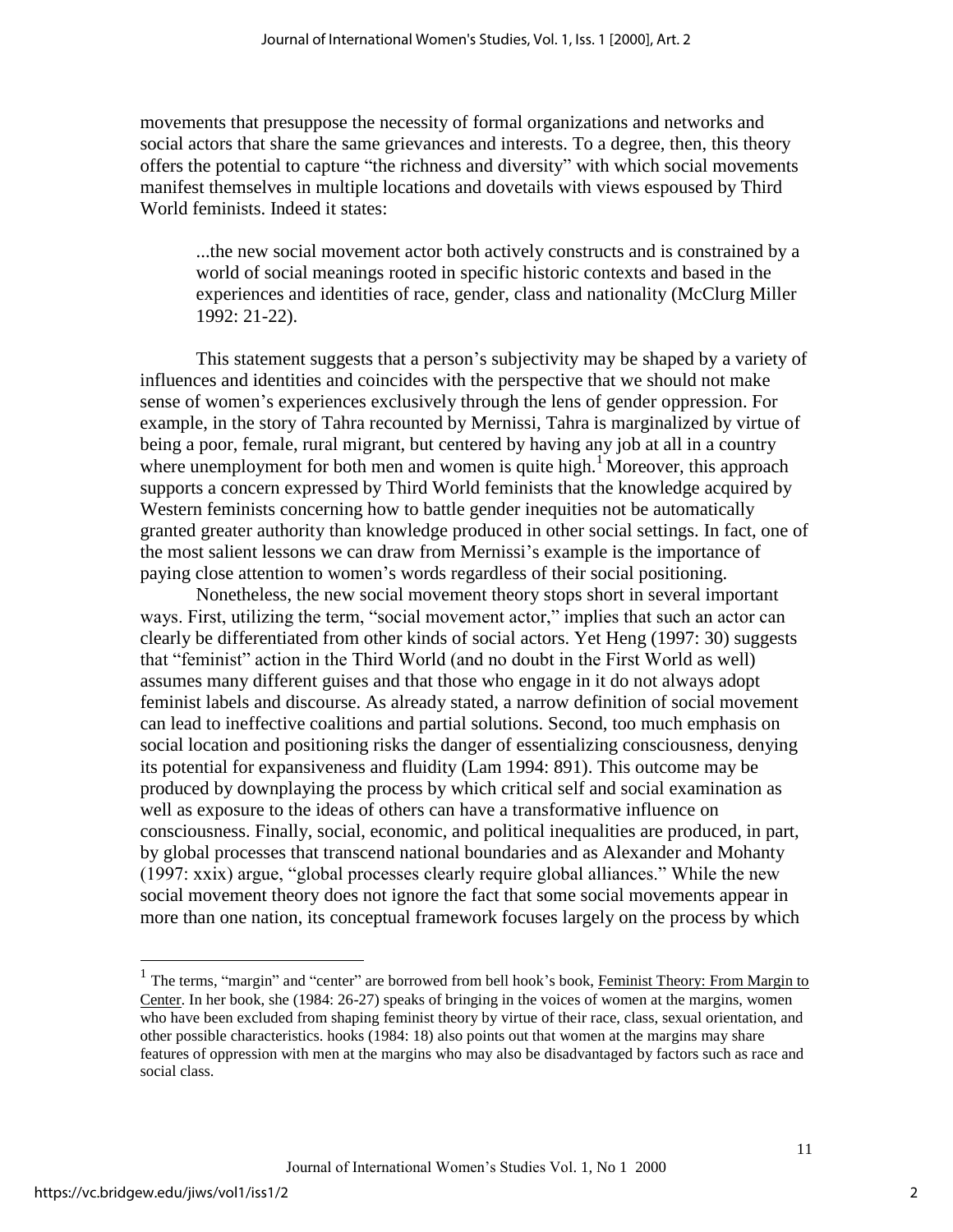meaningful social action emerges within the parameters of face-to-face encounters (McClurg Miller 1992: 7). As such, it fails to elaborate upon the manner in which global coalitions are or could be established, negotiated, and/or sustained. As the maxim, "the local is global" illustrates (Oloka-Onyango and Tamale 1995: 701), Third World feminist analyses broaden our understanding of social movements by showing the way in which historical and social particularities overlap with global processes, and in aiding us to better conceptualize each, bring us closer to a theory that is more accurately informed by and informs practice.

The intersection of local, national, and global inequalities in North Africa has generated conditions of flux and indeterminacy as my focus on Morocco will reveal. As a result, women often find themselves caught between pre-capitalist and Western, modernizing, transnational capitalist forces and expectations (Abu-Odeh 1992: 1528; Macleod 1991: xiv) and the surveillance and repression of authoritarian regimes (Hammoudi 1997: 152). Under these conditions, women frequently adopt a diversity of approaches for addressing the contradictions, opportunities, and constraints they face as they draw upon differential access to autonomy, privilege, protection, and resources (Abu-Odeh 1992: 1533; Lam 1994: 872). Thus the relationship of these women to hegemonic power is complex and the line that separates contestation from complicity not so transparent (Macleod 1991: 19). The ideas of French philosopher, Michel de Certeau (1984: xix) are apropos to illuminating such struggles:

A tactic insinuates itself into the other's place, fragmentarily, without taking it over in its entirety, without being able to keep it at a distance. It has at its disposal no base where it can capitalize on its advantages, prepare its expansions, and secure independence with respect to circumstances. ...a tactic depends on time--it is always on the watch for opportunities that must be seized "on the wing."

Hence changing circumstances create a space and possibilities for applying "tactics" that resist and manipulate prescribed social relations and allow women to assert some modicum of control over their lives (Macleod 1991: 19). De Certeau (1984: 33-39) believes that a sustained use of tactics can, in fact, produce meaningful change, and may not simply reinforce the status quo. Since gender, class, and global inequalities all have an impact on Third World women, however differentially, it is sometimes difficult to pinpoint the exact source of one's oppression (Macleod 1991: 145). Hence, tactics rather than well-orchestrated strategies may be for some a necessary means of responding to these increasingly "invidious forms of power" (Macleod 1991: 133).

In light of these caveats and considerations, my first task here is to draw upon Moroccan ethnography and autobiography as a means of assessing shifts in local practices, understandings, and aspirations of Moroccan women pertaining to status and to male/female dynamics and the reasons behind those shifts. I then plan to demonstrate links between insights gained from ethnography and autobiography and goals and projects of the Moroccan feminist organizations and other Moroccan based human rights groups. Overall, the purpose of this case study is not to provide a descriptive profile of women's public participation in Moroccan society, but to highlight certain themes and issues that emerge from the examples under discussion. My conclusion will reference this discussion as a vehicle for posing a cautionary note concerning the process by which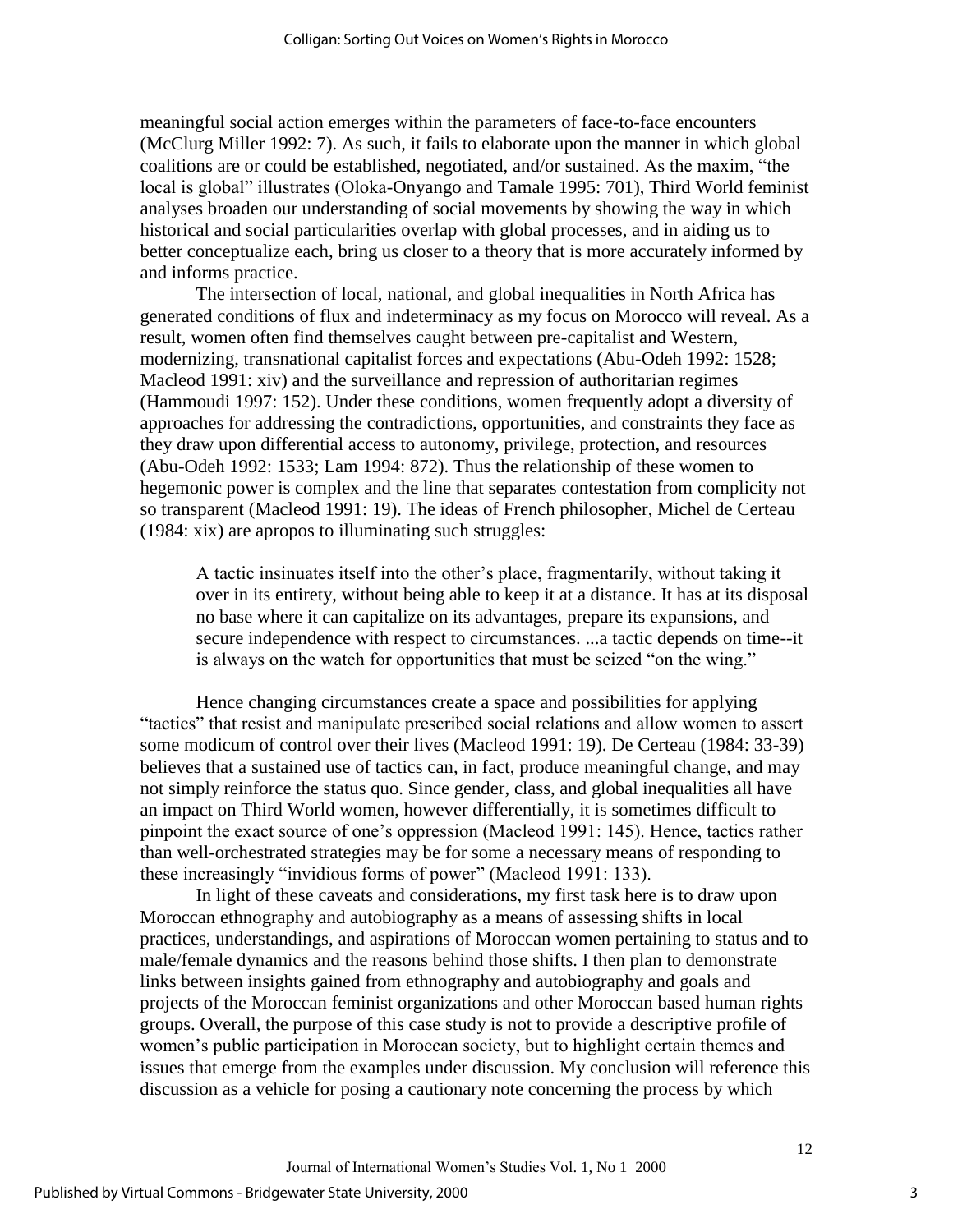universal human rights are formulated and implemented, proposing that such a process remain sensitive to the specificity of contexts in which women carve out their identities, goals, and actions. Of course, as Oloka-Onyango and Tamale point out, universality and specificity are not intrinsically oppositional forces because a sense of connectedness and a world-wide coalition cannot be genuinely achieved until "women's diverse priorities and interests have been recognized and the various barriers to this goal have been identified by the international community of women" (1995: 698). Hence, my main objective is to illustrate through an examination of a particular case study the value of acknowledging "both distance and connection" derived from "a special knowledge in the Other," a knowledge that emerges from an engaged commitment to hearing (Lam 1994: 883).

# **Colonial Encounters**

I first explore the impact of French colonialism on an emergent women's rights consciousness. The period of the French Protectorate (1912-1956) was characterized by two basic stages. The first stage was based on "'applied' ethnology and orientalism" (Hammoudi 1997: 101) and involved indirect rule. The second stage, which followed the devastation of World War I, was expanded to include major expropriation of lands, massive public works projects, and the creation of big business (Hammoudi 1997: 102- 104). The French consolidated their power by making deals with rural notables (Mamdani 1996: 83-84), transforming the sultan into a figurehead who was practically under house arrest, and surveying populations, fixing them timelessly on maps (Hammoudi 1997: 16,108). Moreover, under the guise of ethnoscience, they studied Moroccan practices concerning status and hierarchy in order to establish and maintain authority and control, imbuing "difference with an irreducible quality" (Hammoudi 1997: 107).

In this vein, the French deliberately avoided efforts to improve the lives of women because they believed that tampering with "intimate" affairs would undermine their colonizing mission (Maher 1978: 105). Nevertheless, Vinogradov (1974: 198) argues that since French attitudes toward the Moroccans were generally negative, $2$  the demeaning and humiliating manner with which Moroccan men were treated tended to destabilize marriages and contributed to the further economic marginalization of women, including an increase in prostitution. Additionally, French run agribusiness turned both men and women into exploited laborers (Hammoudi 1997: 124).

The Moroccans developed pragmatic and symbolic strategies to rid their social body of the ills brought about by this external domination and cooptation. In 1930 the Sultan refused to sign a law dividing Arab and Berber territories and from that point on, became the symbol of nationhood. Ironically, prior to the Protectorate, the influence of the Sultanate expanded and contracted, but under colonial rule, the nationalists rallied behind him and helped consolidate his power (Hammoudi 1997: 15-16).

The Moroccan independence movement provided women with opportunities to transgress their traditional roles and to challenge commonly held assumptions about gender. Not surprisingly, these opportunities manifested themselves differentially along class lines. In an article entitled, "History and Myth: Women's Stories of the Moroccan

 $2$  Vinogradov (1974: 193) reports that the French sometimes called the Moroccans "dirty monkeys."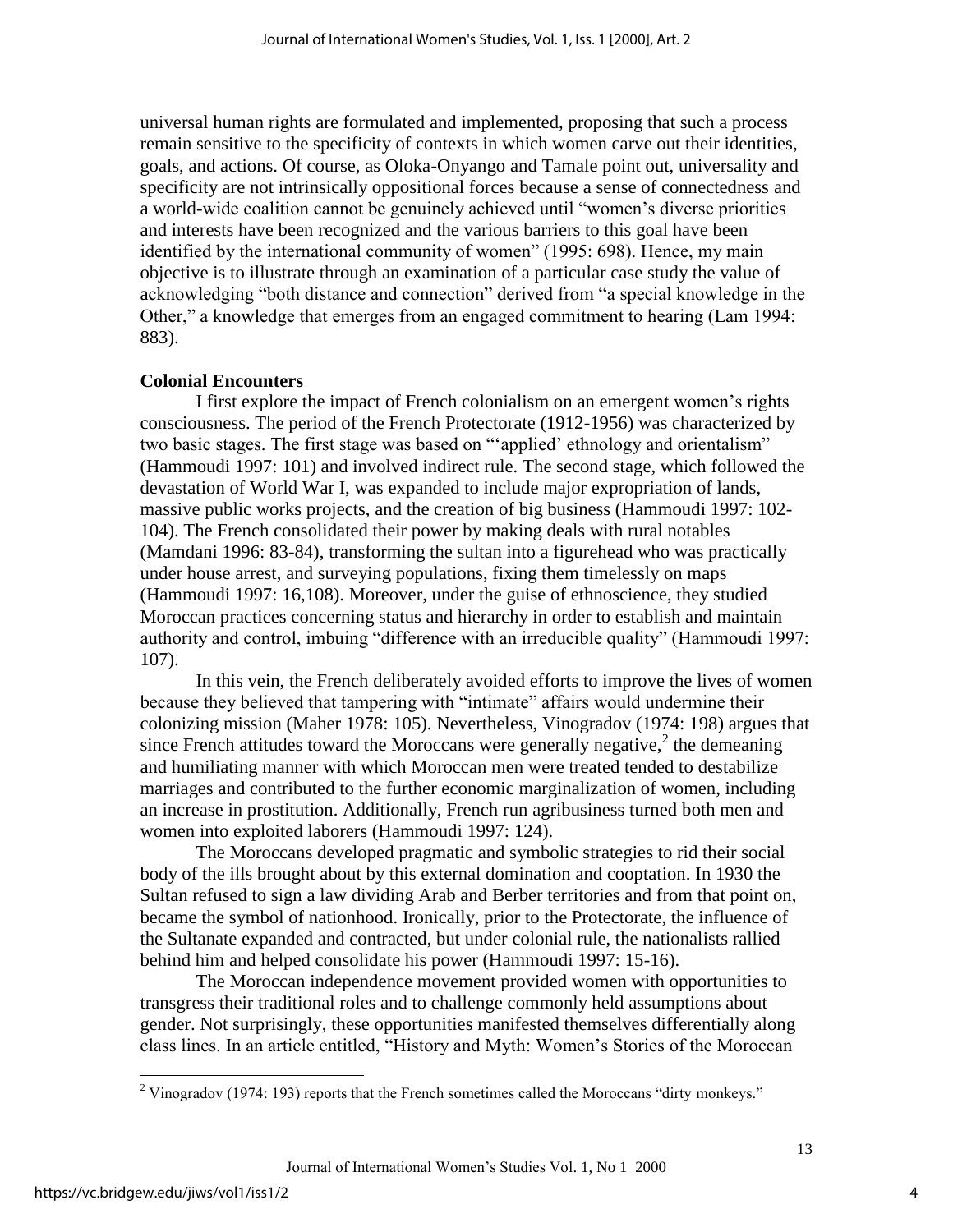Resistance", Alison Baker (1995: 31) discusses interviews she had with poor women from Casablanca and Rabat who became involved in the Resistance by smuggling arms, keeping watch for French soldiers, and cooking and cleaning for male Resistance fighters after the exile of Mohammed V in 1953. One of the recurrent themes in these women's testimonies is the way in which their activities revolutionized their own self-image as well as the way men viewed them. One woman recalled that as a child, she had seen a photograph of a Palestinian woman with a gun in a local newspaper. At the time, the image so contradicted her expectations of femininity that she concluded that the person must belong to a liminal category, neither man nor woman. When she assumed her new role, she reveled in her ability and the ability of other women who were co-participants to be "seen" as authentic selves, active, trustworthy, and courageous and their ability to overturn the presumption of suspiciousness and inferiority (Baker 1995: 37-38). Unfortunately, as was common in many African independence struggles, after independence was won and their contributions were no longer needed, they were not encouraged to further realize their potential and returned to a state of invisibility. This state has been further reinforced by the Moroccan government's withholding of official Resistance designation to many of these women due to their lack of "public" participation and hence, absence of male corroboration of their roles (Baker 1995: 41-42). The shifts in opportunities for women are further documented in Fatima Mernissi's delightful autobiography, *Dreams of Trespass: Tales of a Harem Girlhood*. Mernissi (1994) writes about growing up in an elite, landholding family in Fez in the 1940s and focuses on the manner in which nationalist aspirations transformed her childhood and generated both harmony and tension between "tradition" and "modernity" as these processes unfolded in family debates and practices. She (1994: 86) emphasizes that the decision of her extended family "council" to enroll her in a secular school was born, in part, out of a recognition that information and a talent for straddling two cultures would enable her generation to infiltrate the minds of their enemy, thereby helping to reestablish the *hudud* or sacred frontier between Christians and Muslims. According to the nationalists, everyone was required for this battle so that at least a partial dissolution of the domestic frontier was necessary to restore order and bring about a lasting independence. Her mother and maternal grandmother offered particular encouragement. In her mother's words, "Hiding does not solve a woman's problems. It just identifies her as an easy victim" (Mernissi 1994: 100).

#### **Post-Colonial Realities: The Public Sphere**

Mernissi (1994: 37) recalls conversations with her maternal grandmother and the hopes that they inspired in her: "'Morocco has changed quickly, little girl,' she often told me, 'and it will keep on doing so.' That prediction made me feel very happy. I was going to grow up in a wonderful kingdom where women had rights, including the freedom to snuggle up to their own husbands every night." However, the current literature suggests the gains Moroccan women have made are uneven as a group and have been granted categorically according to class and rural or urban origins. Moreover, there is disagreement concerning the degree to which women have trespassed and/or dissolved the domestic/public divide and debate concerning their inclusion in or exclusion from the *umma* or universal community of Muslim believers. So the question of women "hiding," what constitutes hiding, and the consequences of "hiding" have not yet been resolved.

5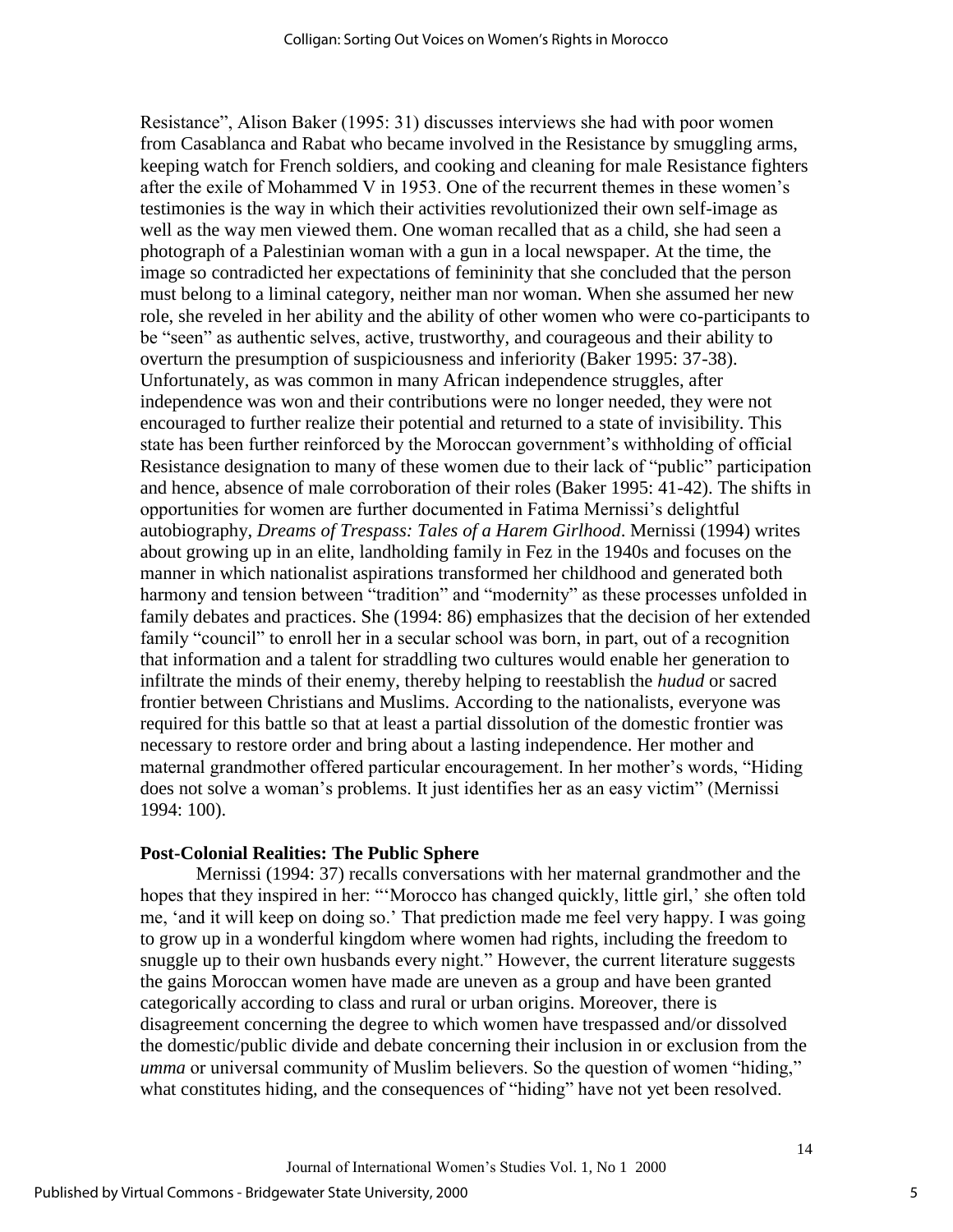Ilumoka (1994: 310) argues that Western human rights discourse, with its emphasis on formal rights, has tended to obscure the distinct ideological and structural conditions that differentiate nations and create inequalities in access to the ideals embodied in these rights. She states that an identification of those conditions is a prerequisite to achieving the equality necessary for such rights to be realized. With this perspective in mind, I will explore current conditions in Morocco that are relevant to women's human rights.

The modest pace of social reform in Morocco can be attributed to a variety of factors. According to Abdellah Hammoudi, a Moroccan anthropologist, the independence movement was only partially successful in democratizing the Moroccan political process because Moroccan authoritarianism has reasserted itself in new forms. For example, military officers are often selected from members of notable families that once collaborated with colonialists (Hammoudi 1997: 24) and military troops have been stationed at old colonial outposts located in the country's interior, a move that suggests that internal policing rather than territorial defense is the goal (Hammoudi 1997: 27).

Hammoudi argues that an examination of political economy in and of itself is not sufficient to explain the persistence of authoritarianism. He believes the fact that the actions of the monarch are not bound by the constitution can be made sense of, in part, through a consideration of "cultural schemata" (1997: 12). These schemata are based on master/disciple relationships enacted in Sufi brotherhoods that first developed in the 12th century. These relationships were based on domination and submission. The disciples were "feminized" and awaited their opportunity to become masters themselves and create their own following. Similar themes are dramatized today in masquerades held at celebrations that mark the end of the lunar year (Hammoudi 1997: 147). Hammoudi postulates that Moroccans tolerate such rule because these themes have a strong, underlying, evocative appeal.

Additionally, Hammoudi maintains that these schemata have serious implications for women because they essentially render women irrelevant. He (1997: 149) explains, "The unquestionable and highest authority (that of a saint) is embodied in a chain of men whose procreation does not involve women." Hammoudi fears that because these patterns emerge from a religious foundation, women's efforts to establish their own authority within Moroccan society are likely to be stonewalled (1997: 147).

Nonetheless, the Moroccan monarch, King Hassan II, has made some inroads in improving the educational opportunities and literacy rates of women, $3$  thereby bolstering their income and economic status (Griffiths 1996: 66).<sup>4</sup> These changes have been brought about through compulsory education legislation in the early 1960s and the government's identification of expansion of female education as a social priority in the 1980s.<sup>5</sup> Resources have been unevenly concentrated though, so that women in urban areas fare

 $\overline{a}$ 

6

 $3$  According to a UNESCO report from 1994, the overall literacy rate in Morocco is 50%, with 38% for women and 61% for men (Moghadam 1997: 27).

<sup>&</sup>lt;sup>4</sup> According to UNDP labor statistics, Moroccan women now constitute about 26% of the total labor force, but this estimate is considered low since women's economic activities often go unrecorded (Moghadam 1997: 28).

 $<sup>5</sup>$  Griffiths (1996: 66) reports that school enrolment dropped during the mid-eighties, but has started to rise</sup> again.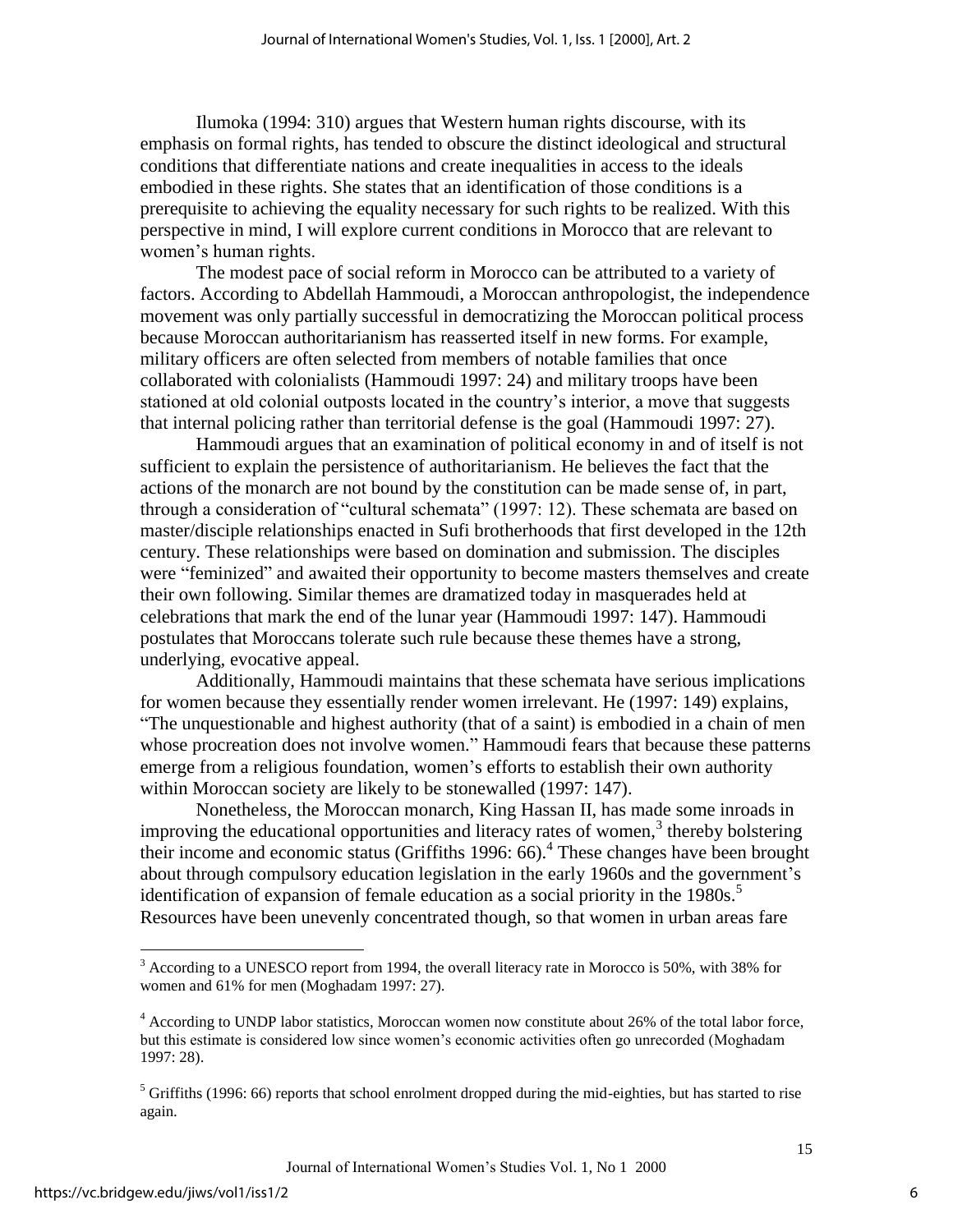considerably better than those in the countryside. In fact, one study suggests that the literacy rate for females in the cities is almost five times as high as it in rural areas (Griffiths 1996: 67). The reasons that underlie these discrepancies are largely economic.<sup>6</sup> About half the agricultural work is done by females (although generally unremunerated) and girls are sometimes pressured to drop out of school to help their families or are sent to cities as domestic servants in exchange for small amounts of monetary compensation for their parents. As a result of these inequities, both males and females have flooded to urban environments, making the distribution of population in rural and urban areas even for the first time in Moroccan history (Griffiths 1996: 65). These shifts have created a burgeoning middle class and female urban residents now constitute about one third of all state employees (Griffiths 1996: 67).

Despite these improvements, Morocco's current economic climate, characterized by economic recession due, in part, to price fluctuations in the international market for phosphates, Morocco's primary export, along with the threat of Islamic fundamentalism from neighboring Algeria, may signal a period of increased social control and decreased public debate (Griffiths 1996: 68). A 16% unemployment rate in the cities (an apparently low estimate)<sup>7</sup> has given rise to social unrest that the government has attempted to quell (Griffiths 1996: 67). Moreover, Morocco's request for entry into the European Union has been denied, producing agreements only to turn Morocco into a "free trade zone" (http://europa.eu.int/search 97cgi). This rejection has taken place in spite of the fact that about half a million Moroccans work in France (Griffiths 1996: 64), many filling positions that the French themselves eschew. Such agreements stand to benefit European and Moroccan elites, but will probably contribute to the further impoverishment of the majority.

Interestingly, while these modern day shifts and competing forces have produced uneven benefits for men and women, and women in different social classes and regions, they have nonetheless disrupted patterns of authoritarianism, patriarchy, gender, and family (Gilsenan Oct. 2, 1997: 18). These changes, however unintended, tend to create openings for women in varying ways depending on social location, allowing women to assert themselves in an untraditional fashion. In this context, women may counter oppressive forces and encounter new ones. Women have generated diverse responses to this confusing and unstable terrain.

For example, urban-based middle and upper class women have found that these shifts, along with an increase in international attention toward women's issues, have created greater opportunities to bring women's issues to public arenas in the past decade (Simons March 8, 1998: A6). Elizabeth Fernea reveals that women's rights organizations (1998: 106) and women's studies programs (1998: 72) have emerged and are making an effort to document women's problems, establish women's literacy projects, and help create an infrastructure for women's social services. These groups are also attempting to

<sup>&</sup>lt;sup>6</sup> Other reasons cited for lower school attendance rates in rural areas include lack of educational infrastructure (about 13%) and resistance from parents to sending their girls to school (about 23%) (Griffiths 1996: 67).

<sup>&</sup>lt;sup>7</sup> Fernea (1998: 115) suggests that the unemployment rate in Morocco might be as high as 30%.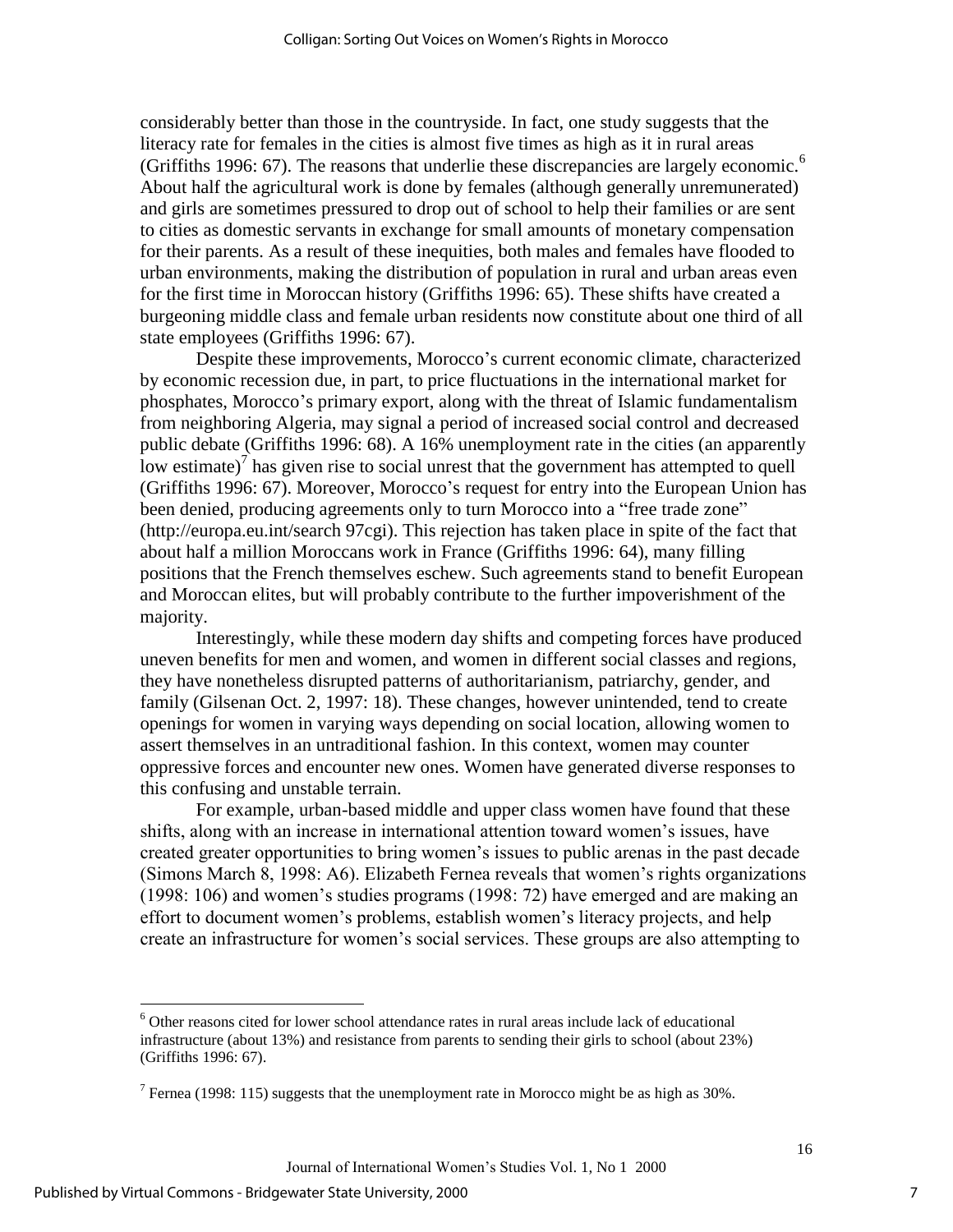influence the political process and have had a modicum of success in that the first two women to be elected to Parliament entered office in 1993 (Fernea 1998: 120).

Likewise, while poor women are finding themselves with less economic security, they, too, have been making a greater appearance in the public sphere. Along with a high divorce rate, recent migratory patterns have produced many women heads of household (Fernea 1998:  $116$ )<sup>8</sup> and some of these women are engaging in novel ecomomic enterprises. For example, Deborah Kapchan's ethnographic research (1996) in Benei Mellal, a provincial capital in the Middle Atlas Mountains, reveals shifting patterns in women's activities. Among these are a transition from the selling of food staples to a selling of contraband from Spain (1996: 56), thus involving women in capitalist exchange, and an increase in the number of female orators in the performance section of the marketplace. Kapchan notes that these shifts not only mark an expanded economic sphere, but an expanded use of male discourse as well. By this she means that women will recite the works of Islamic scholars or posit, "Aren't we all Muslims?," as bargaining strategies to establish their legitimacy and trustworthiness with their customers (1996: 141). In the first case, women are appropriating traditionally male domains of knowledge and in the second case, they are asserting inclusion in the *umma*, a construct of a universal community of Muslim faithful that has been defined largely in male terms.

The implications of Kapchan's findings for a consideration of women's rights issues are significant. She suggests that in Morocco the marketplace is seen as polluting, but that its placement at the margins of the social body also makes it a site of transformation where new forms of behavior and discourse are tested (1996: 36). What this indicates is that an openness to social change cannot be measured simply by the monitoring of human rights organizations and movements among the upper classes. Additionally, close attention should be paid to the words and actions of women at the margins for they can provide clues for strategies for grassroots initiatives that improve the quality of life for women. While structural inequalities produced by national and international processes may contribute to cultural, economic, and social paralysis, we must not disregard the role of human agents in generating cracks through which new possibilities emerge. In fact, the Moroccans themselves hold a polysemic concept called *fitna* that captures the perpetually indeterminate, contingent, and shifting nature of social relations and social rules.<sup>5</sup> Perhaps the potential for *fitna* is magnified under current circumstances. With this process in mind, Gilsenan (Oct. 2, 1997: 18) suggests that state authoritarianism may not be so absolute because:

If we also consider the role of the myriad informal practices of everyday life, the resistances, the evasions, and the ways of getting by, it may be that the legitimation of the monarch's power is only a sporadically relevant issue. We cannot assume that silence means consent. Indeed, the powerless are commonly expected to pay lip service to their oppressors (Kapchan 1996: 230).

<sup>&</sup>lt;sup>8</sup> Fernea (1998: 116) reports that in the Northern coastal area 60% of the men may migrate to Europe.

<sup>9</sup> Pandolfo (1997: 56) suggests that **fitna** can refer to "a flirtation with the unknown, with the insecurity of novel paths, that taste for dissent, dispute, and hazardous games." She also argues that Moroccans hold an ambivalent attitude toward this process, seeing it neither as totally good nor bad (1997: 332).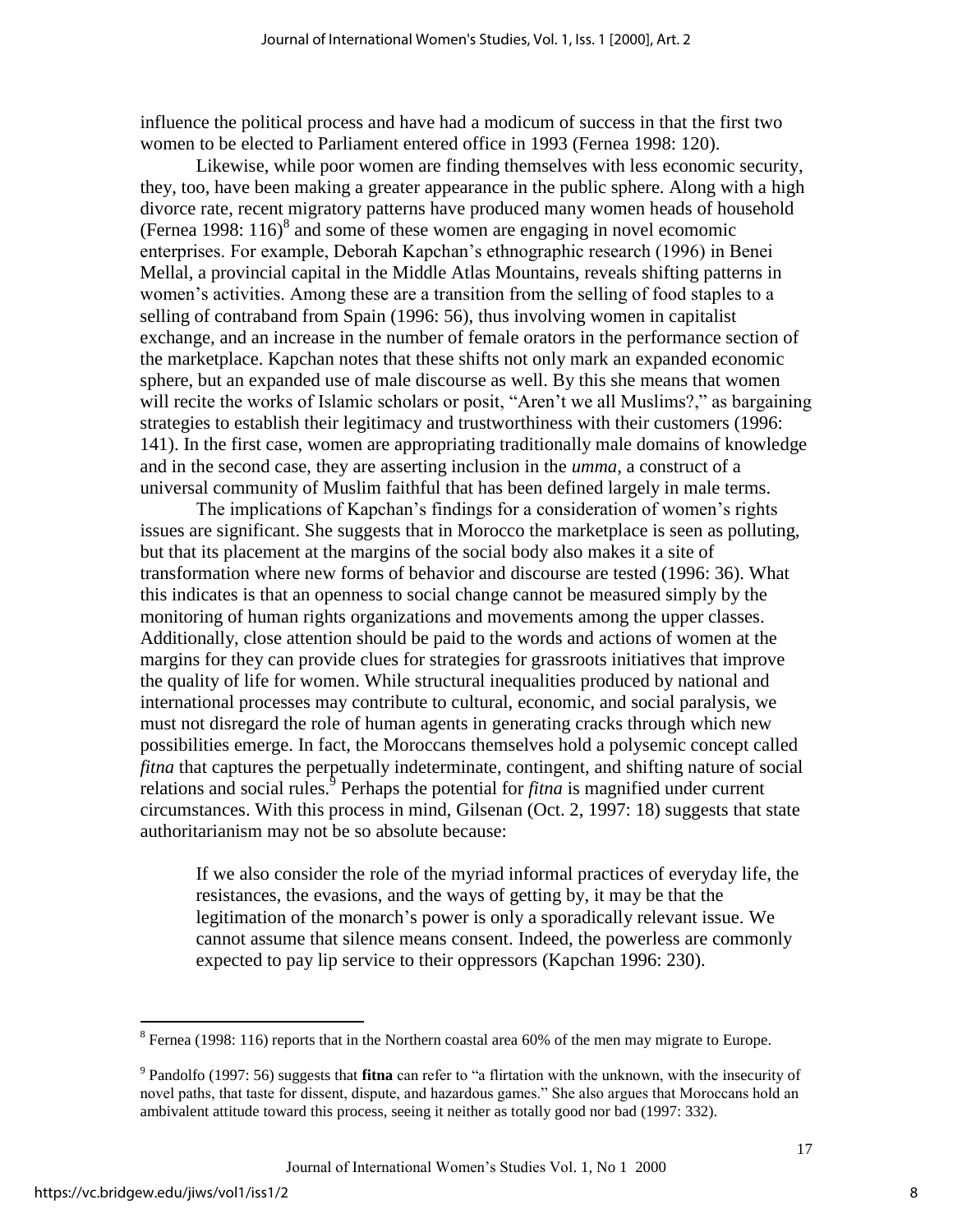Unfortunately, class interests in Morocco as in many other places, tend to divide women and make it more difficult for them to identify commonalities. Again, middle class women have been successful in entering professional and public sector jobs while poor girls and women of rural origins have flocked to the cities to work as their maids (Griffiths 1996: 68; Kapchan 1996: 216). While this trend has brought women of different classes into close proximity to one another, these maids have also been cast as instigators of social disruption and chaos (another manifestation of *fitna*) by their female employers because their employers fear that the maids will publicize the private sphere and raise questions about their honor (Kapchan 1996: 230). Kapchan (1996: 232) argues that a maid may also "become an object of desire or envy because she is made to represent the transgression of prescriptive laws of feminine behavior." Nonetheless, cracks again emerge as when maids demand that their employer's children teach them how to read and write (Kapchan 1996: 217).

Moreover, recent endeavors orchestrated by the Democratic Association of Moroccan Women (ADFM) to raise public awareness about sexual harassment at work are indicative of the kind of coalition building that can take place between white collar and blue collar women. Since sexual harassment on the job is not a class based phenomenon, it is an issue that can potentially bridge a gap between women of diverse backgrounds and experiences and serve as a springboard for further identification of shared concerns. In this particular instance, the ADFM joined 450 female employees of Moroccan Manufacturing, a textile industry in Rabat, who went on strike to protest a physical attack on one of their female employees by a foreman (El Banna 1996: 21).

Women's opportunities to transgress and subvert public boundaries are not limited solely to educational and employment spheres. According to Buitelaar (1993: 177), the month of Ramadan is a time-out from public isolation and routinely imposed restrictions on female behavior. Women may fast together as well as join each other in pilgrimages, almsgiving, and merrymaking. Furthermore, while men may devalue women's contributions to Islam, the fact that women view their own actions as significant suggests that women's inclusion in the *umma* (universal community of Muslim believers) is not necessarily contingent on men's willingness to acknowledge that they belong. One may belong to a muted group and yet reject externally imposed definitions of self that deny the validity of one's human agency and unique consciousness. In fact, Rosen (1978: 561) contends that in Morocco women and men are often divided in their understanding and interpretations of relationships and events. As a result, women's statements frequently contain a subtext implying that men should not be too confident because the world is not always what it appears to be.

Therefore, these divisions may actually be productive in that they may provide unmonitored arenas for women to identify roles and meanings within Islam that may lead to greater equity and inclusion. As in the case of Buitelaar's discussion of women's activities during Ramadam, Mernissi (1977: 103) reports that "unorthodox" manifestations of Islam such as the tombs of *marabouts*<sup>10</sup> (saints) offer a sanctuary for women who seek solace and advice from each other. Unlike much of public space, these

<sup>&</sup>lt;sup>10</sup> Marabouts are individuals, sometimes of Prophetic descent, who are associated with baraka or God's grace. They can be living or dead. Those who visit them or their tombs leave offerings and seek some of the **baraka** to rub off on them in exchange (Eickelman 1981: 228).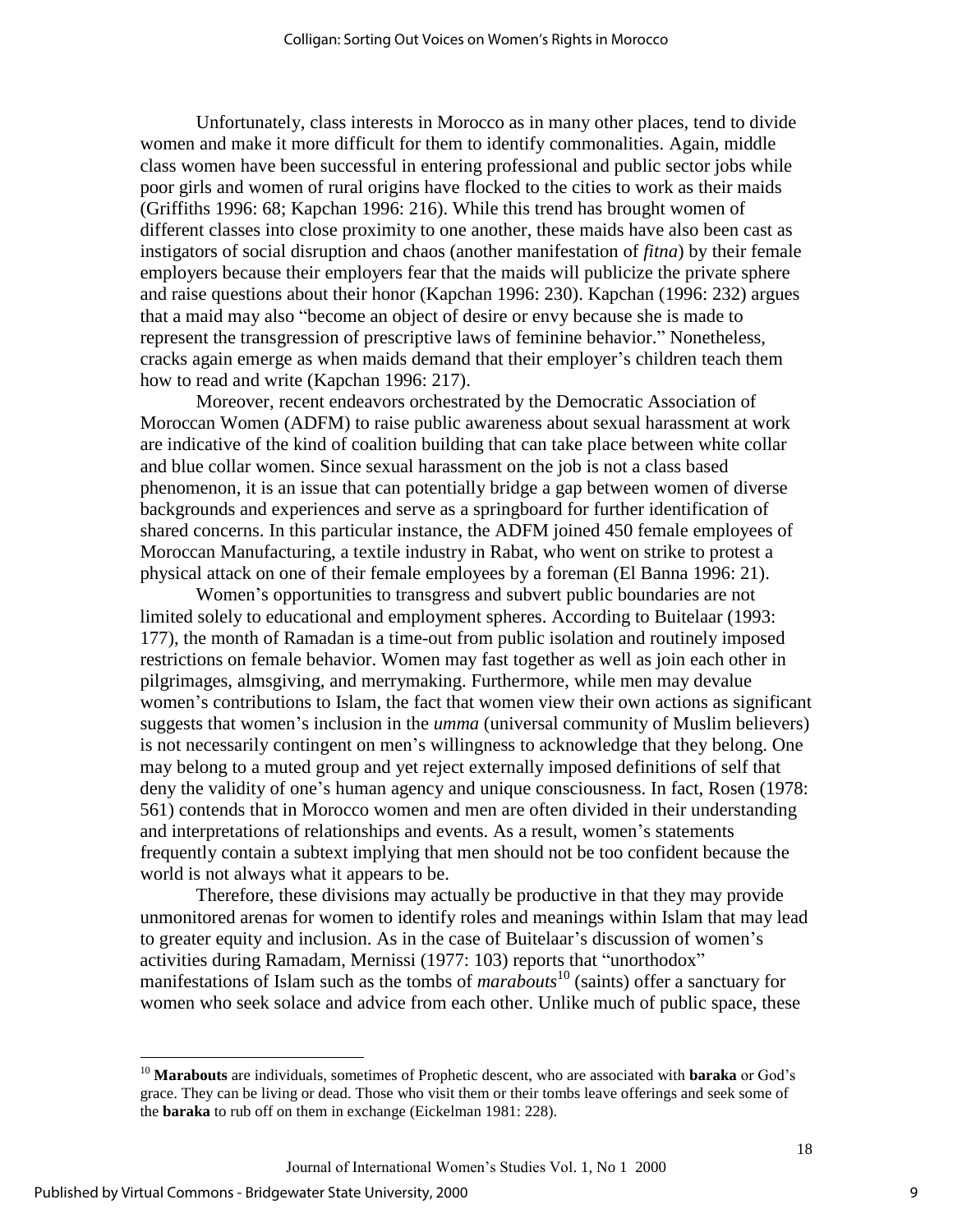pilgrimage sites are places that men pass through, and women occupy (Mernissi 1977: 104). Mernissi (1977: 104) argues further:

They embody the refusal to accept arrogant expertise, to submit blindly to authority, to be treated as subordinate. This insistence on going to saints' tombs exemplifies the North African woman's traditional claim that she is active, can decide her needs for herself and do something about them, a claim that the Muslim patriarchal system denies her.

Currently, Muslim women in North Africa and in the Middle East are also exploring the possibilities of creating greater equity for women within "formal" Islam as well. For example, Fatima Mernissi is working on a project on "Humanist Islam" with some colleagues that involves an investigation of Islamic writing that throws a positive light on women's rights (King-Irani 1996: 16). Mernissi (1995: 33) argues that there is a mistaken assumption in the West that the goals of Islam and the goals of democracy are necessarily contradictory. She points out that people often fail to distinguish between the Muslim state as a form of government and Islam as a culture or religion. She reminds readers of the emphasis on individual responsibility within Sunni Islam and asserts the possibility of locating an ethics within "tradition" that may be beneficial to women. However, she (1995: 44) also recognizes that "minorities, women, and slaves are the groups that have historically constituted a challenge and a limitation to Islam's claim to universality and equality." The degree to which Islam can genuinely accommodate these groups clearly remains to be seen.

Nonetheless, Mernissi's comments serve as an important reminder that culture is neither monolithic nor static and that "traditional" culture need not always be viewed as antithetical to women's human rights.<sup>11</sup> Third World women seeking to bolster their status, security, and well-being need not always look to the West for alternative constructions of rights. Indeed, Mernissi (1995: 43) legitimately asserts that the contemporary "conservatism" of Islam (when, in fact, it acts conservatively), is often bolstered by American foreign policy. She (1995: 43) quips, "One cannot imagine a USA without its precious Arab oil, or the Emir of Kuwait without his Pentagon friends." If we in the West want to see Islamic countries establish an atmosphere of greater openness, then we also need to accept our responsibility in having contributed to some of the excesses of the Islamic state and our responsibility in helping to rectify the damage.

As it stands, some Moroccan women may believe that the solutions rest neither in the West nor strictly in their own traditions. These conflicting and competing forces and the dilemmas they pose are mirrored in certain examples of contemporary Moroccan cinema. In one such film, "A Door to the Sky," produced in 1988 by filmmaker, Farida Benlyazid, a young woman returns from France to Morocco, dressed in punk clothes, and feeling alienated and out of place. In time, she realizes that Western society, too, has its oppressive characteristics and drawing upon the Islamic practice of charity, transforms parts of her home into a battered women's shelter (Shohat 1997: 205-206). Shohat (1997: 206) comments:

 $\overline{a}$ 

 $11$  Afkhami and Friedl (1997: xiii) caution that it is important to avoid essentializing the qualities of Islam, Muslims, and Muslim women since stereotypes may "conceal a rich variety of different beliefs, practices, life-styles, and philosophies in Muslim societies."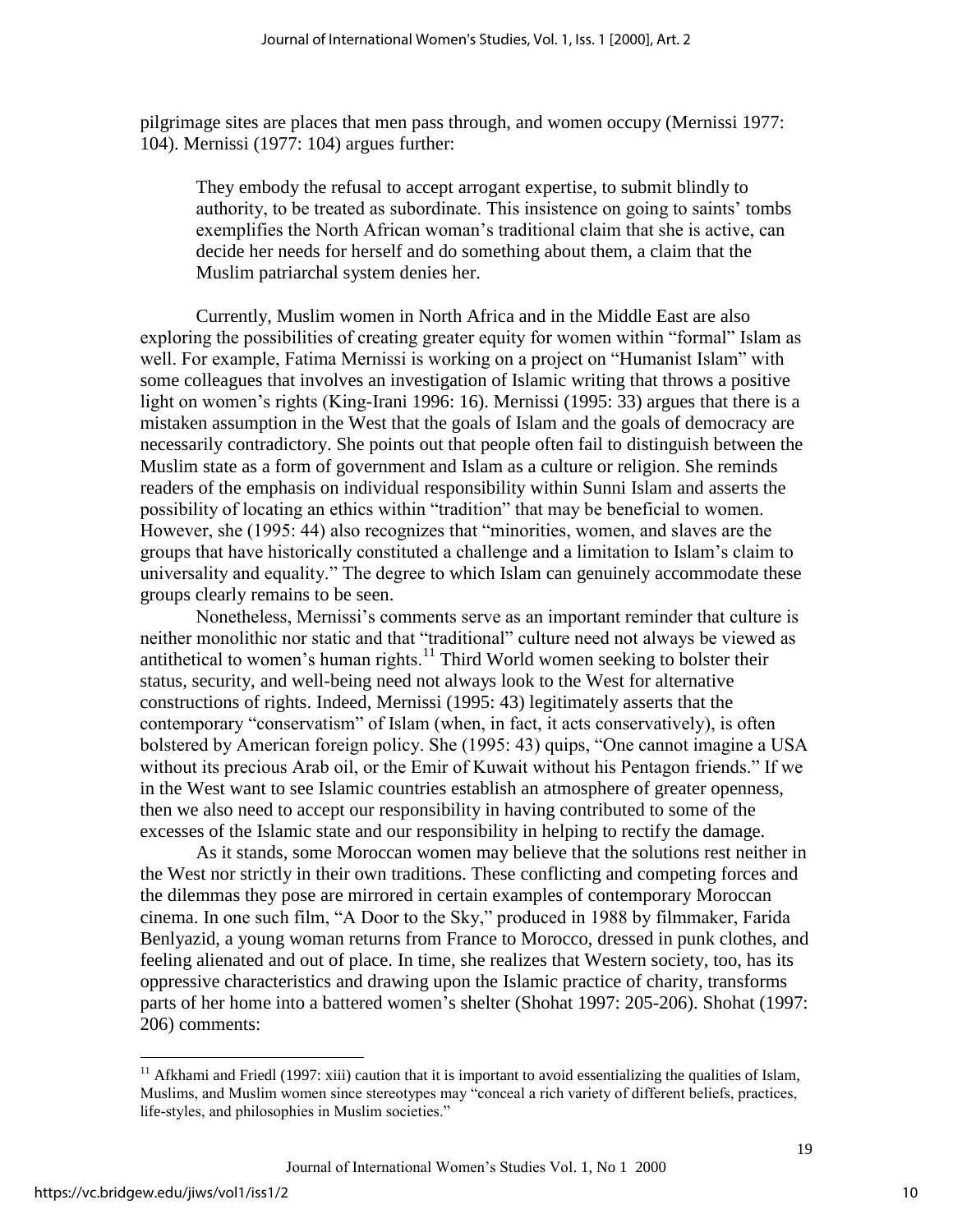"A Door to the Sky" envisions an aesthetic that affirms Islamic culture, while inscribing it with a feminist consciousness, offering an alternative both to the Western imaginary and to an Islamic fundamentalist representation of Muslim women.

Such images have considerable value because they may encourage critical reflection and offer alternatives to well-to-do urban movie goers, but what of those who don't necessarily have the luxury of openly positing challenges to systems of oppression that permeate their everyday lives?

Even when there appears to emerge a backlash in women's freedoms, it is prudent to proceed cautiously in one's judgment concerning what signifies retreat. For example, Leila Hessini (1994: 40) notes that when she was enrolled in a Moroccan university, the most outspoken women were the ones who wore the *hijab* (a form of Islamic dress that leaves the face uncovered). She takes issue with the idea that women's exclusion from the public sphere is so clear-cut and posits that the *hijab* allows one to remain interior within an exterior world (Hesseni 1994: 43). In confirmation of this analysis, Elizabeth Fernea, an American writer and women's studies professor who has documented the lives of women in different regions of North Africa, quotes a Moroccan university student as saying, "I can wear a scarf or not-But the real question is what do I do with my education, how do I use it for myself and society" (1998: 99). Studies show that the women who are donning this type of clothing are primarily of lower middle class background (Abu-Odeh 1992: 1528; Macleod 1991: 97). As such, they are not guaranteed the rewards and advantages of solidly middle and upper class women. They must battle to maintain their position in the class structure and their newly gained presence in public space. The majority of the women who elect to wear the *hijab* consider it a choice, albeit one that is shaped, in part, by the increase in violence and harassment that is being perpetrated on women who have become more self-sufficient (Abu-Odeh 1992:  $1530^{12}$ ; Macleod 1991: 113). The veil, as a multivalent symbol, gives the appearance of complicity to normative Islamic prescriptions of feminine behavior, but for many may serve as a "cover" for more forward looking agendas. $13$ 

Thus the donning of the *hijab* does not automatically mean that women have relinquished their rights and will again be easy victims as Mernissi's mother's warning suggests. Rather Hesseini (1994: 53) contends that this form of clothing makes it easier for women to be seen for their personalities and minds instead of as sex objects. In fact, Muslim women have not necessarily found greater freedom in the wearing of Western

 $12$  Lama Abu-Odeh (1992: 1530) is an Arab feminist who says that she rejects the veil for herself, but understands why women wear it. She points out that many working and middle class women in the Middle East don't have cars to transport themselves back and forth from work and school and don't enjoy the protection available to upper class women.

 $<sup>13</sup>$  Macleod (1991: 100-101) argues that the veil is a powerful symbol in the Middle East because it is</sup> subject to the wearer's control and at the same time signifies constraint. She also points out that social performance rather than internalized beliefs mark conformity to morality in much of the Middle East. For these reasons, the veil may provide an avenue for resistance that remains outside of the awareness of the "oppressors." By the same token, however, its association with "tradition" may also mute the effect of the protest because it can be coopted by more powerful groups who want to maintain women's subordination.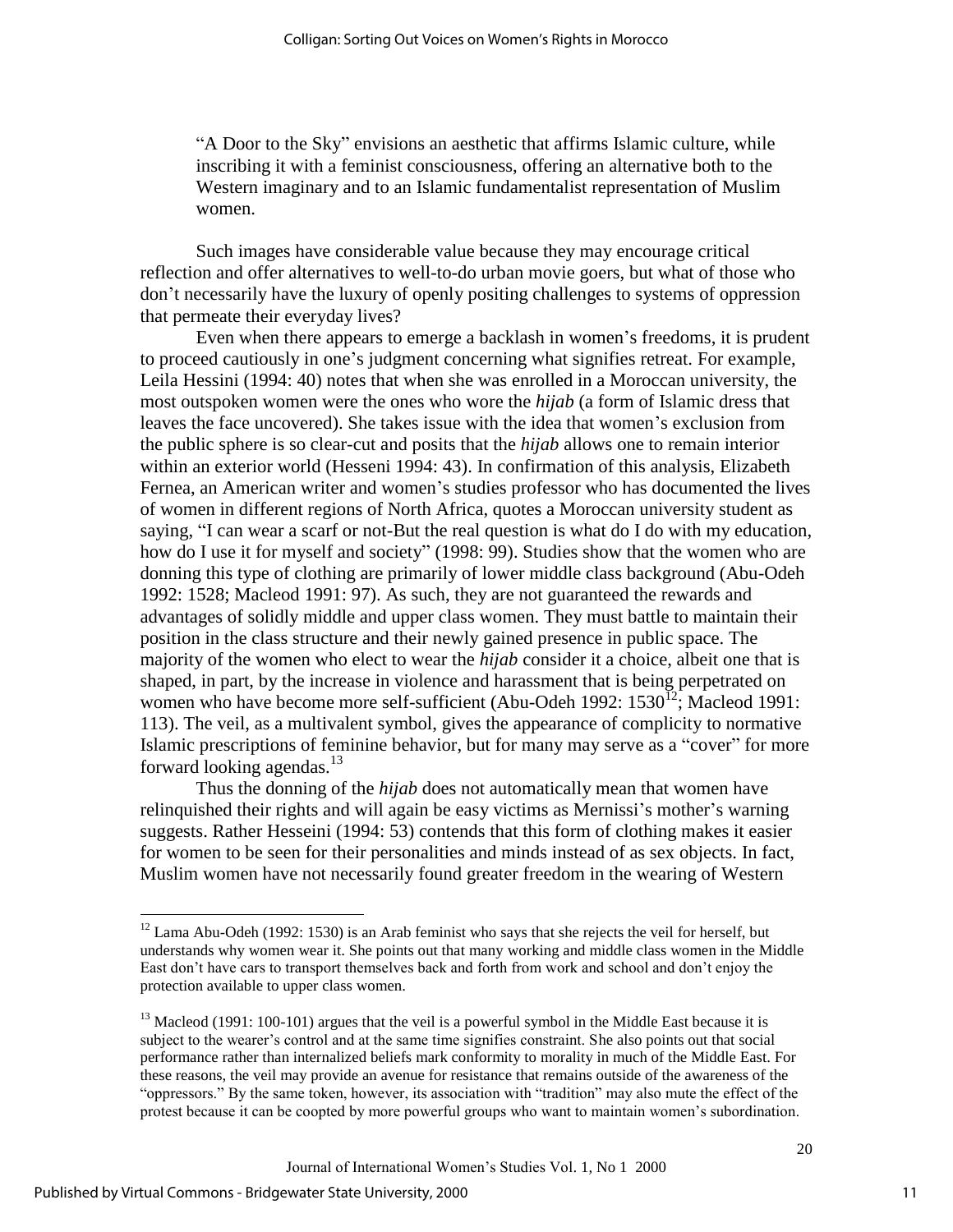style clothing because Western-based mass media and advertising continue to exploit women as sexual objects. Muslim women view these images brought to them by globalizing processes and some conclude that the solution to their problems does not lie in capitalist appropriation (Abu-Odeh 1992: 1528; Macleod 1991: 136). Thus while Moroccan women's progress in the public sphere has been ambiguous and uneven, women's secondary status has not remained uncontested and women have resisted designation as simple victims. Indeed African-American feminist writer, bell hooks (1984: 45), argues that being a victim is a luxury of the privileged. She explains:

Women who are exploited and oppressed daily cannot afford to relinquish the belief that they exercise some measure of control, however relative, over their lives. They cannot afford to see themselves solely as "victims" because their survival depends on continued exercise of whatever personal powers they possess. (1984: 45)

# **Post-Colonial Realities: Women and the Law**

Coomaraswamy (1994: 48) contends that the area of human rights that is likely to meet with the most amount of resistance is personal status codes that legally define the status of men, women, and children because in many societies norms that govern family relations are more ideologically entrenched than other aspects of culture. In Morocco, interpersonal relations may be the arena in which men feel a need to assert the most legal control and from which women have drawn their primary identities. Additionally, challenging sexist legal and interpersonal expectations that impact the family are complicated by the fact that for many women, families are not only a source of oppression, but a source of dignity and comfort as well (Fernea 1998: 420; hooks 1984: 37; Macleod 1991: 146). Moreover, despite the differential obligations conferred on husband and wife by Islamic law and practice within the domestic context, women have nonetheless managed to display considerable strength and as a result, men sometimes fear them (Fernea 1998: 420).<sup>14</sup>

There is no question that legal reform in Morocco has been slow paced. When Mernissi (1994: 37) imagined as a child that she would live in a kingdom where "women could snuggle up with their husbands," she was making reference to the abolition of polygyny. However, as Coomaraswamy might have predicted, Mernissi's hopes were never realized. Mernissi (1994: 37) explains the inertia of legal change in regard to women as follows:

Most Muslim governments, and their fundamentalist oppositions, even those that call themselves modern, keep polygamy in their family law codes, not because it is particularly widespread but because they want to show women that their needs

 $\overline{a}$ 

 $14$  Fernea (1998: 420) notes that women's powers within the domestic domain are sometimes excluded from mention because:

<sup>...</sup>we Western women are brainwashed from childhood into believing that the only important acts are those that men perform and that women must replicate those acts if they are to gain power or agency. This leads us, I believe, to downgrade any activities and evidences of agency that take place outside the public, i.e., male orbit.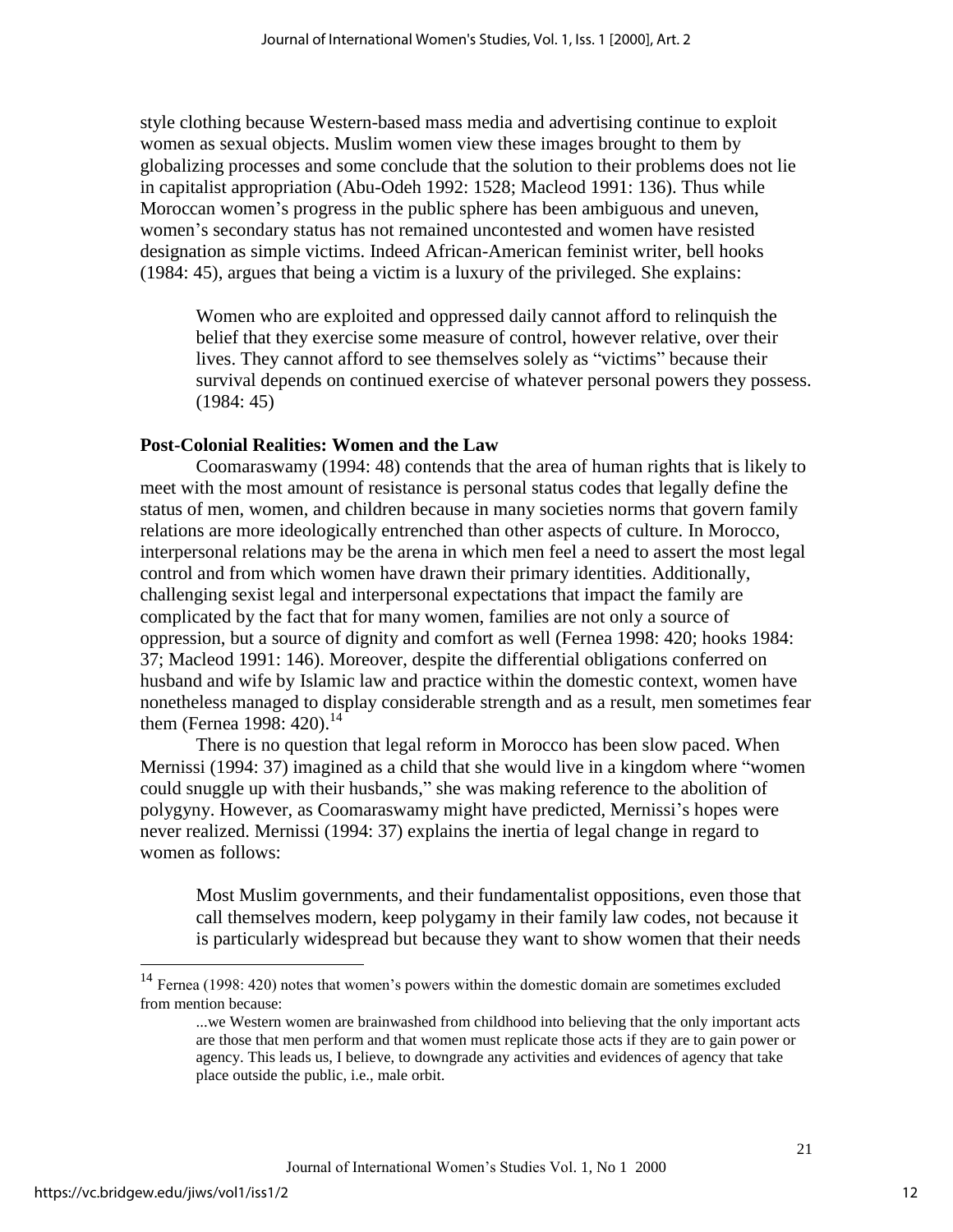are not important. The law is not there to serve them, nor to guarantee their right to happiness or emotional security. The prevailing belief is that women and the law do not belong together; women ought to accept men's law because they cannot change it.

Mernissi's pessimism can be traced, in part, to the experiences of the Association of Democratic Moroccan Women (ADFM) when they collected signatures in 1992 to modify the Moroccan personal status law, the *mudawana*. In response to these women's initiative, the fundamentalist press called for their execution as heretics (Mernissi 1994: 37). However, despite such violent rhetoric, some reforms were instituted in 1993. In fact, the King himself, although only moderately supportive of altering these codes, intervened on the women's behalf to quell the threats (Fernea 1998: 113). By doing so, the King was taking risks because the legitimacy of the monarchy rests, in part, on upholding Islamic law (Ziai 1997: 77). The King, of course, had to balance this risk against the risk of his country following in the suit of Algeria (Fernea 1998: 113).

The reforms that were signed into law on September 10, 1993 included the following stipulations: that a male guardian could no longer contract a marriage for a fatherless woman without her consent; that a wife could indicate in her marriage contract that she was opposed to her husband taking a second wife and could terminate the union if he violated these terms; $^{15}$  and that a man could only obtain a divorce by appearing before a judge (Mayer 1995: 113; Ziai 1997: 75-76). Morocco did ratify the Convention on the Elimination of All Forms of Discrimination Against Women (CEDAW) in 1993, but despite the modest improvements documented above, resists implementing strictures that are fully in compliance with the Convention (Mayer 1995: 105).<sup>16</sup> Mayer (1995: 111-112) suggests that the Moroccan government's unwillingness to enact law that encompasses more radical reforms is derived from Islamic law's emphasis on the complimentarity of male/female roles, an emphasis that the government refuses to acknowledge is discriminatory.

However, Mayer (1995: 105) cautions:

...resistance to the international norm of women's equality and double talk about women's rights are not limited to Islam. The US can invoke its Constitution and the Vatican can invoke natural law and Church tradition just as Muslim countries invoke Islamic law. In all three cases, however, the common strategy is to appeal to the laws of Nature, which have made women different from men. The rhetorical strategies attempt in all cases to establish that the speakers' opposition to the principle of women's equality as established in international law is based on higher laws that the speakers are powerless to alter.

 $\overline{a}$ 

<sup>&</sup>lt;sup>15</sup> Ziai (1997: 172) reports that official statistics in Morocco indicate that 3% of all Moroccan marriages are polygynous, although the number may be somewhat higher.

<sup>16</sup> Ziai (1997: 76-77) states that the 1993 reforms to the **mudawana** did not address the following: men are expected to provide support for their wives, while women are expected to be obedient to their husbands; fathers still have a say in their daughters' marriages; males and females are subject to different minimum ages for marriages, 18 and 15 respectively; and only widowed women (as opposed to divorced ones) are granted both physical and legal guardianship of their children.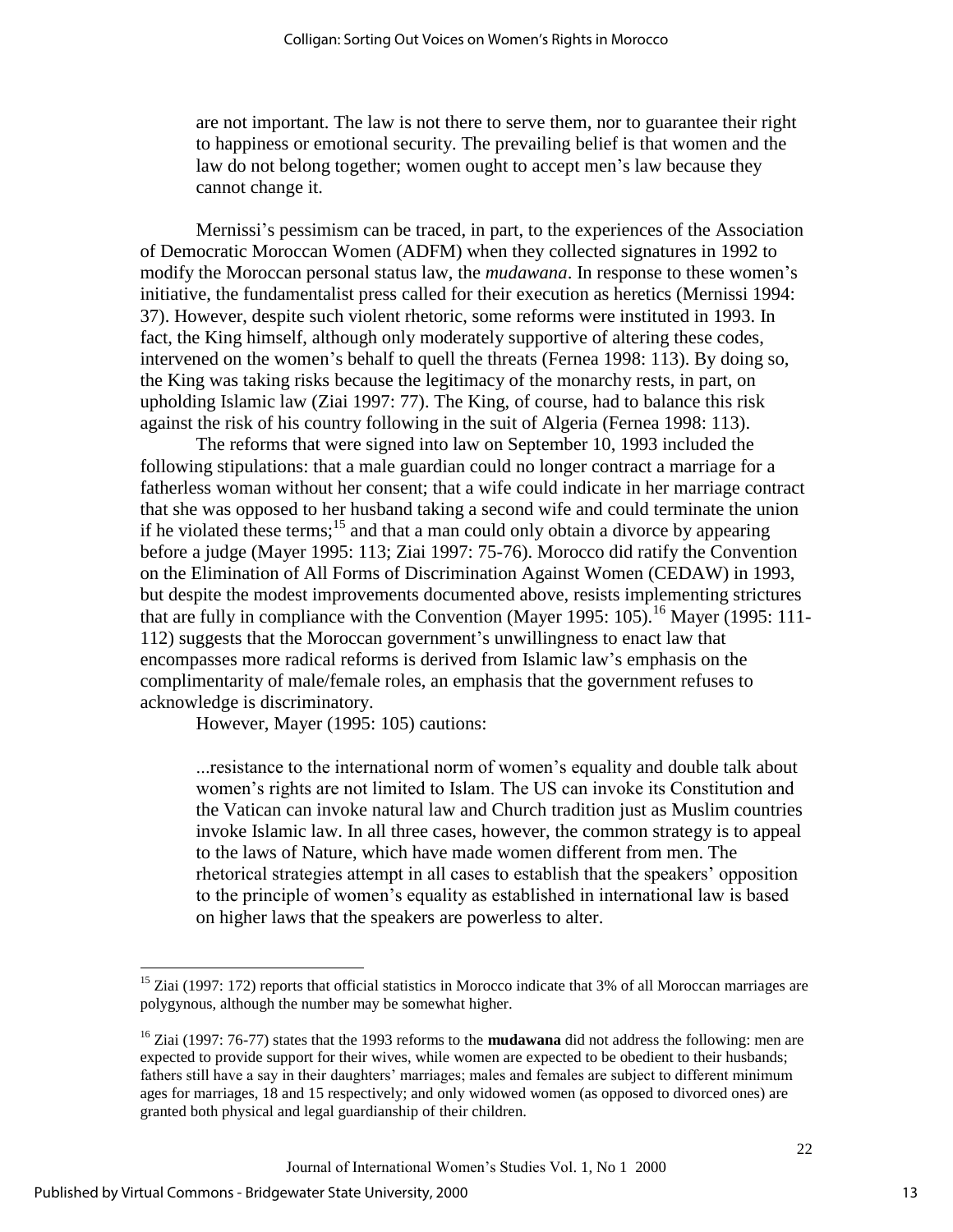Regardless of the Moroccan government's objections to making its personal status codes genuinely egalitarian, the fact that any reforms were introduced implies that the law is not impervious to social pressure and moreover, the impetus for these changes still came from Moroccan women themselves. Many of these women agree that these amendments were a valuable first step, but there is growing disagreement concerning the degree to which women's needs can ever be fully met within the framework of Islamic legal tradition, and some are endeavoring to expand the scope of civil law instead (Simons March 9, 1998: A6).

While personal status law does not benefit men and women equally, it is interesting to note that both men and women perceive law as necessary in Morocco (Dwyer 1979: 754). In addition, they see it as something that can be subject to interpretation and manipulated to serve one's own interests (Dwyer 1979: 740). Perhaps these points help clarify the conservatism that hinders progress in the area of women's legal rights. However, they may also explain why women have not abandoned the law as an arena of struggle. Daisy Dwyer (1979: 755) comments, "Sexual inequality emerges as a major stress point in Moroccan society, and the law takes on multiple and conflicting complexions in light of it." Both men and women may agree that "orderly" family relations are important, but that agreement does not imply consensus on the value of personal status law. Women believe that without the law men will take further advantage of them while men believe that the law facilitates the containment of women's sexual desires (containment of *fitna*), thereby contributing to the maintenance of society (Dwyer 1979: 754). These discrepancies in the reasons given for why the law is necessary again, reveal a crack in the ideological hegemony of male dominance in the area of "intimacy." Hence it appears that women will not forsake the law despite the prevailing attitude that women and the law are incompatible.

#### **"To Develop Our Listening Capacity": Building on What We Hear**

The theme of this paper has been to underscore the importance of paying careful attention to what women say and do in their everyday lives as a means of identifying localized perceptions, definitions, practices, and directions of and for social change. Gocek and Balaghi (1994: 1) argue that a focus on "voice and experience can be utilized as two conceptual parameters to recapture the agency of the hegemonized." However, they caution that researchers must situate voice and experience within a social and historical context in order to avoid essentializing the very identities that they are attempting to demonstrate are constructed, fluid and varied.

It is within this framework that I began with a discussion of French colonial policy on the status of women. The French endeavored to control the Moroccans by holding static "tradition," a body of ideas and practices that they already purported to be timeless. The French hoped that labeling the colonized passive and unchanging would facilitate their own penetration and domination. Not surprisingly, then, Moroccans tend to be suspicious of Western initiated human rights agendas because they believe that it is ironic and contradictory to be classified as backward by the same region that has hindered their progress. Nonetheless, Mahnaz Afkhami, an Iranian who founded the Sisterhood is Global Institute, an institute located in Bethesda, Maryland that is committed to promoting education and dialogue on global women's issues, warns about the dangers of shutting off dialogue with the West as a result of this historical legacy:

14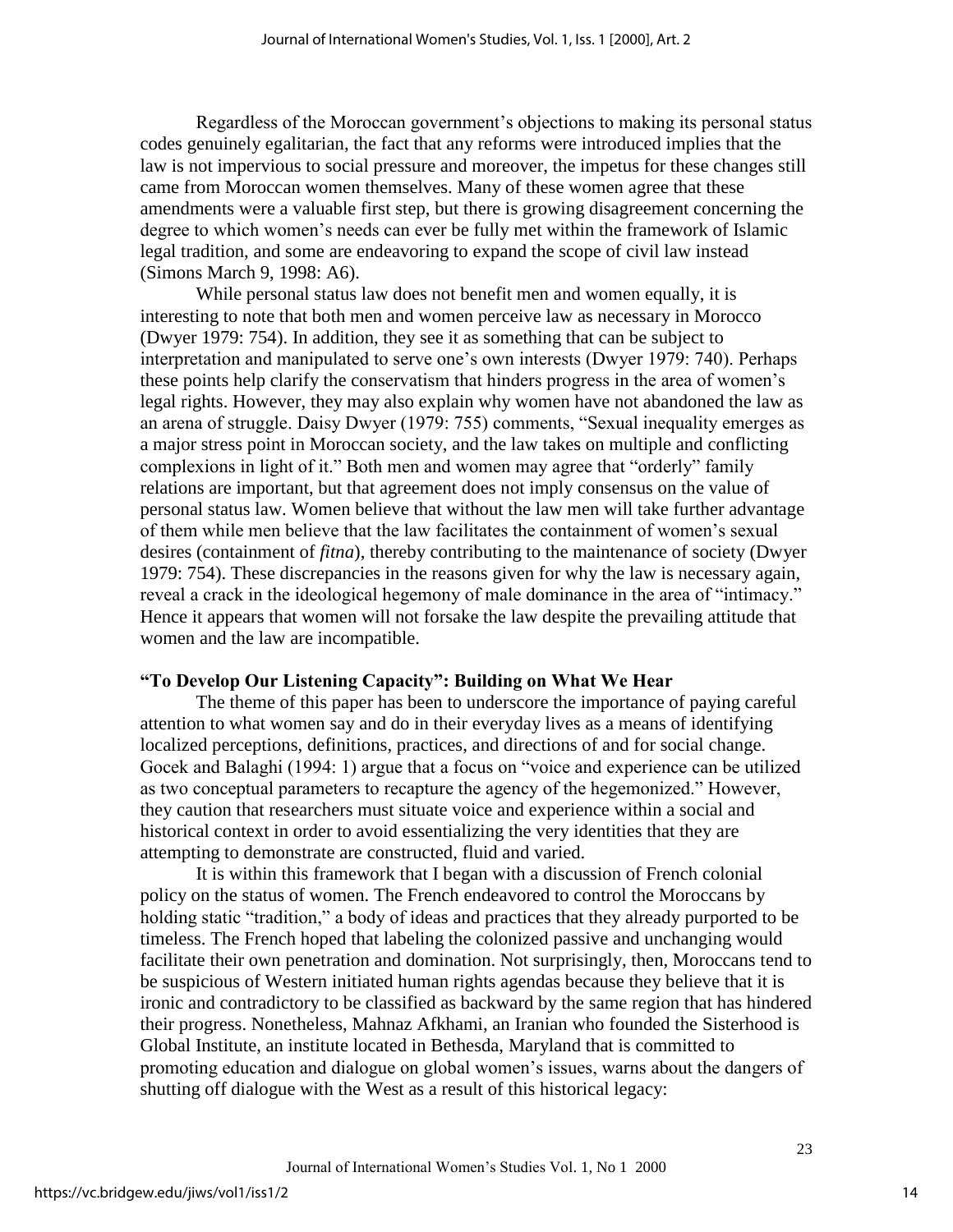For most of the Third World the experience of colonialism led the dialectic of encounter to an intellectual impasse by positing the 'other' as the enemy. As so much of the other is appropriated in the developmental process, the enemy steals within and the impasse, intellectual and political at first, becomes a pathology of self-denial. Since the future is claimed by the 'other,' the alternative that remains is the irredeemable past. In this sense, Islamic traditionalism is a scourge bequeathed by the colonial experience. Muslim women must transcend this experience if they are to accomplish their task of self-authentication. Above all, they should refuse to identify themselves as against the world outside. Rather, they ought to seek to lead in defining its issues and shaping its future. (1995: 4)

Despite the reservations Moroccans hold about the West, most of them have thus far resisted imposing such an ideological blockade. In fact, the strategies of human rights activists within Morocco may offer clues for generating an internal process for setting priorities for change and establishing an exchange with the outside world. For example, Abderrahim Jami, a lawyer who founded the Moroccan Association of Human Rights in 1979, states that he has sought the type of activist "who empathizes with the problems and pain of other people" (quoted in Dwyer 1991: 164), rather than someone with particular political goals or convictions to participate in this organization.<sup>17</sup> Furthermore, Moroccan women's groups and magazines have solicited women's testimonies from different walks of life in an effort to avoid privileging one voice over another (Fernea 1998: 417).

Despite these endeavors, there are many obstacles, contradictions, and challenges that Moroccan women will continue to face. While Moroccans may not benefit from turning away from the West, the West also need be reminded that they should not turn away Moroccans. Capitalist investment that boosts the economic status of small segments of the population may not be the answer. It is difficult for nations to put their colonial history behind them when neo-colonialism continues to replicate imbalances in power, sapping former colonies of their labor and resources. Of course, internal political and economic policies that reinforce or expand such inequities must also be reevaluated.

Additionally, the setting of priorities for Moroccan women is in itself not a straightforward matter. Afkhami and Friedl (1997: xiv) explain:

There is not a well-defined common ground on which elite women and ordinary women living in quite different circumstances in the same country can meet easily. But there is a perception of the need for such common ground - for a body of knowledge that would articulate women's rights in ways that are not easily dismissable as "elitist," "Western" or "feminist" that could help activists to be proactive and to avoid being put on the defensive.

 $17$  Kevin Dwyer (1991: 165) explains that while some Moroccan human rights organizations have broadbased agendas, they have had difficulty challenging the public perception that their agendas are defined by political party affiliation. This misperception tends to undermine the efforts of these organizations, making their work more difficult and less effective.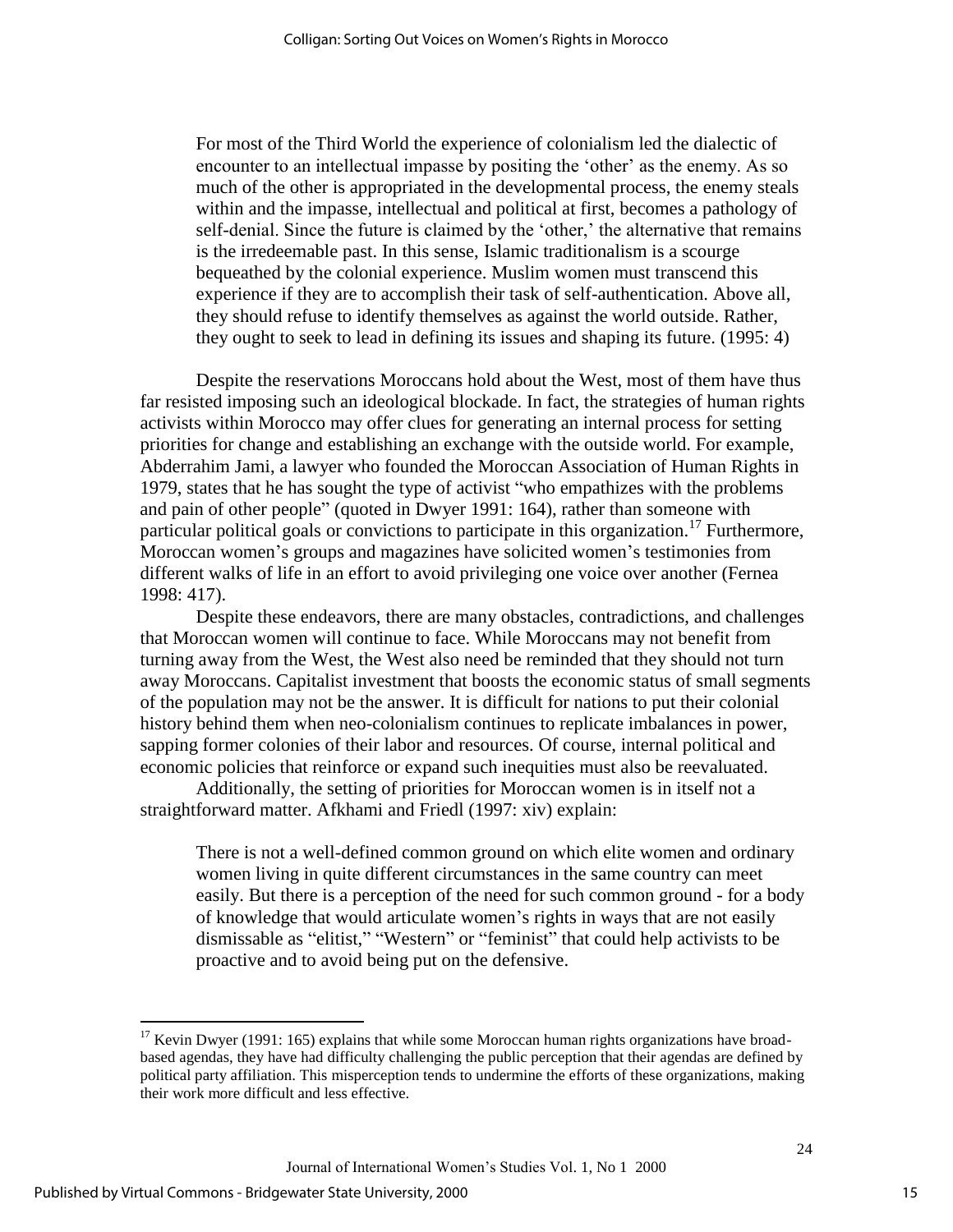bell hooks (1984: 65) points out that we don't all have to share the same oppression to forge a commitment to end oppression and that "diversity, disagreement, and difference" (1984: 64) within a movement are healthy, serving as a catalyst for new ideas and expanded membership. Moreover, the new social movement theory suggests that social movements may be more successful when they don't require a high degree of consensus because that way they can be more easily adapted to local resources, networks, needs, and meanings (McClurg Miller 1992: 20).

Given these caveats, the solutions that benefit women, even within a single country, may not be the same. For example, education is important for all women because literacy can contribute to an awareness of options and accessing of resources, but in Morocco it may hold additional rewards for urban women for whom there is a documented link between occupation, income, and educational achievement (Griffiths 1996: 69). Nonetheless, education cannot serve as a panacea for a country that harbors many educated, yet unemployed youth. Hence, efforts could also be made to support economic initiatives that help guarantee women (and men) a living wage such as the unionizing of factories or the creation of agricultural cooperatives.<sup>18</sup> These dialogues and initiatives will not take place without a lot of hard work. But as Badia Skalli, the Socialist Party female Parliament member, states, "Democracy doesn't fall from the sky, madame. One has to learn it, practice, struggle for it" (quoted in Fernea 1998: 122-123). I believe that what the Moroccans should struggle for and a goal for which we should all strive is what Mernissi labels, "the ethics of uncertainty" (1995: 36). An "ethics of uncertainty" encourages debate, eschews totalizing answers, and is open-ended.

Although Moroccan women have by no means stood still, Hesseini (1994: 69) describes these women as persons who continue to pass through public space rather than firmly occupy it. Clearly, the power of masculinity still permeates all aspects of Moroccan society, from conceptions of nationhood to the most "intimate" relationships. Too weighty an emphasis on change and resistance creates a danger of masking the entrenched nature of gender polarities and oppression because a greater significance may be attached to such change than it actually merits. Yet Macleod (1991: 126), an Arab-American political scientist who conducted ethnographic research on the new veiling in Cairo, points out that subordinate groups are not nearly as fuzzy about their own interests nor as inactive as some theories concerning hegemony might imply.<sup>19</sup> She (1991: 127) explains, "Struggle involves both subordinate and dominant groups in a linked interaction, an often lengthy and prolonged attempt to define and interpret current reality and the options for change." There are, in fact, multiple and widening cracks in the hegemony of male dominance in Morocco, both longstanding and new, and that exist both formally, in the guise of organizations and informally, in the guise of periodic gatherings and everyday practices. To ignore or minimize these processes may be equally damaging in that doing so could prevent us from recognizing, supporting, and learning

 $\overline{a}$ 

 $18$  For example, the Egyptian government has initiated a small-scale project that grants land to women who are willing to farm it themselves after they have participated in training programs made available to them (Fernea 1998: 256).

<sup>&</sup>lt;sup>19</sup> Macleod (1996: 126-127) is addressing the works of Marx and Gramsci when she speaks of hegemony here. However, she does state that in some of Gramsci's writing, he does grant subordinate groups greater agency and clarity of mind.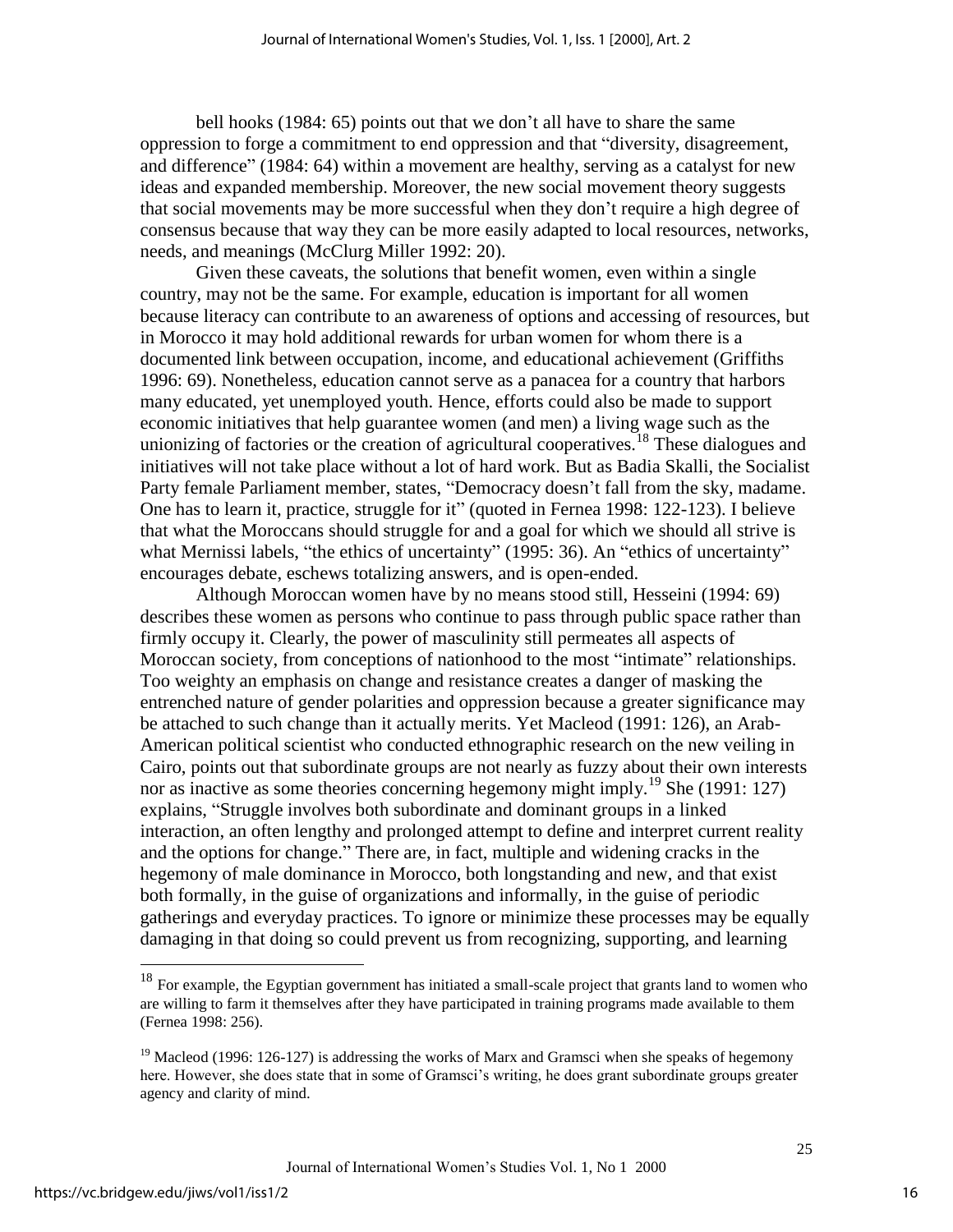from voices that direct us to the future.<sup>20</sup> If we are serious about building a movement that speaks for the many rather than the few, we need to find a way to allow the many to speak (or the multiple many), to avoid the facile labeling of "subordinates" as deluded by the fog of false consciousness,  $2^1$  and to hear the voices at the margins and include them in the center (bell hooks 1984: 15). For to "hear" well is not simply a good idea, but should be a moral imperative.

<sup>&</sup>lt;sup>20</sup> Macleod (1991: 156) points out, "Just as the acquiescent aspects of women's behavior can be singled out for cooptation, so could the protesting elements be encouraged or developed." Thus to ignore the "protesting" elements" could push women into more conservative camps and alienate them from the agendas of movements designed to improve women's lives.

<sup>&</sup>lt;sup>21</sup> Macleod (1991:126) points out that "false consciousness" is normally a state attributed to subordinate groups by dominant groups.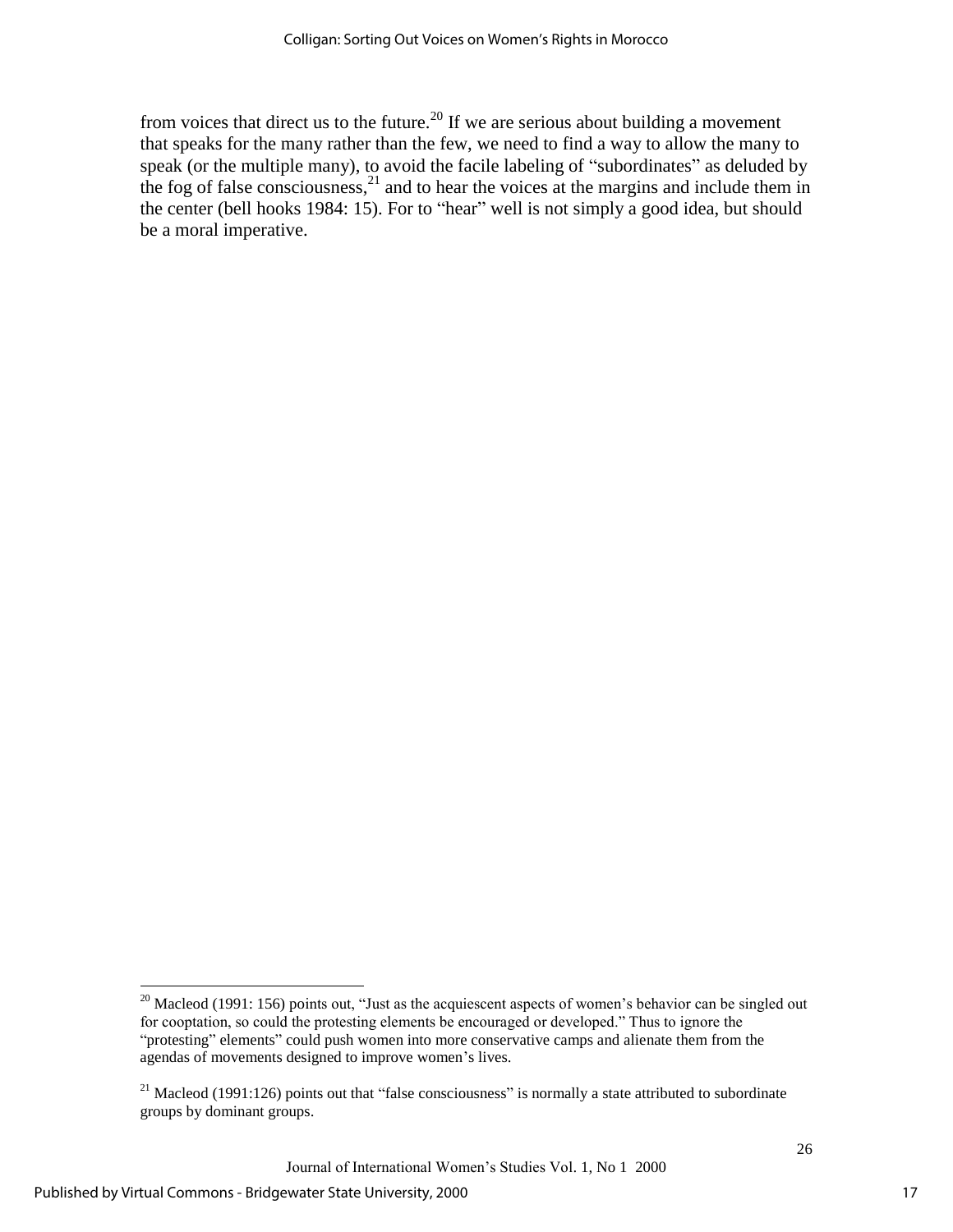# **References**

- Abu-Odeh. Lama. 1992. "Post-Colonial Feminism and the Veil: Considering the Differences." *New England Law Review*. Vol. 26 (4): 1527-1537.
- Afkhami, Mahnaz. 1995. "Introduction." in *Faith and Freedom: Women's Human Rights in the Muslim World*. Mahnaz Afkhami, ed., Syracuse: Syracuse University Press.

Afkhami, Mahnaz and Erika Friedl. 1997. "Introduction." in *Muslim Women and the Politics of Participation: Implementing the Beijing Platform*. Mahnaz Afkhami and Erika Friedl, eds., Syracuse: Syracuse University Press.

Alexander, M. Jacqui and Chandra Talpade Mohanty. 1997. "Introduction: Genealogies, Legacies, Movements." in *Feminist Genealogies, Colonial Legacies, and Democratic Futures*. M. Jacqui Alexander and Chandra Talpade Mohanty, eds., New York and London: Routledge.

Baker, Alison. 1995. "History and Myth: Women's Stories of the Moroccan Resistance." *Oral History Review*. Vol. 22 (1): 29-49.

- Buitelaar, Marjo. 1993. Fasting and Feasting in Morocco: Women's Participation in Radmadan. Oxford and Providence, R.I.: Berg.
- Coomeraswamy, Radhika. 1994. "To Bellow Like a Cow: Women, Ethnicity, and the Discourse of Rights." in *Human Rights of Women: National and International Perspectives*. Rebecca Cooke, ed., Philadelphia: University of Pennsylvania Press.
- De Certeau, Michel. 1984. *The Practice of Everyday Life*. Berkeley: University of California Press.
- Dwyer, Daisy. 1979. "Law Actual and Perceived: The Sexual Politics of Law in Morocco." *Law and Society Review*. Vol. 13 (3): 739-56.
- Dwyer, Kevin. 1991. *Arab Voices: The Human Rights Debate in the Middle East*. Berkeley: University of California Press.
- Eickelman, Dale. 1981. *The Middle East: An Anthropological Approach*. Englewood Cliffs, New Jersey: Prentice-Hall.
- El Banna, Mouna. 1996. "Outrage in Morocco." *World Press Review*. Vol. 43 (2): 21.
- Fernea, Elizabeth Warnock. 1998. *In Search of Islamic Feminism: One Woman's Global Journey*. New York: Doubleday
- Gathii, James and Celestine Nyamu. 1996. "Reflections on United States-Based Human Rights NGOS' Work in Africa." *Harvard Human Rights Journal*. Vol. 9: 285- 296.
- Gilsenan, Michael. 1997. "A Diagram of Power in the Arab World." *London Review of Books*. Oct. 2: 16-18
- Gocek, Fatima and Shiva Balaghi. 1994. "Reconstructing Gender in the Middle East Through Voice and Experience." in *Reconstructing Gender in the Middle East: Tradition, Identity, and Power*. Fatima Gocek and Shiva Balaghi, eds., New York: Columbia University Press.
- Griffiths, Claire. 1996. "Social Development and Women in Africa The Case of Morocco." Journal of Gender Studies. Vol. 5 (1): 63-80.
- Hammoudi, Abdellah. 1997. Master and Disciple: The Cultural Foundations of Moroccan *Authoritarianism*. Princeton: Princeton University Press.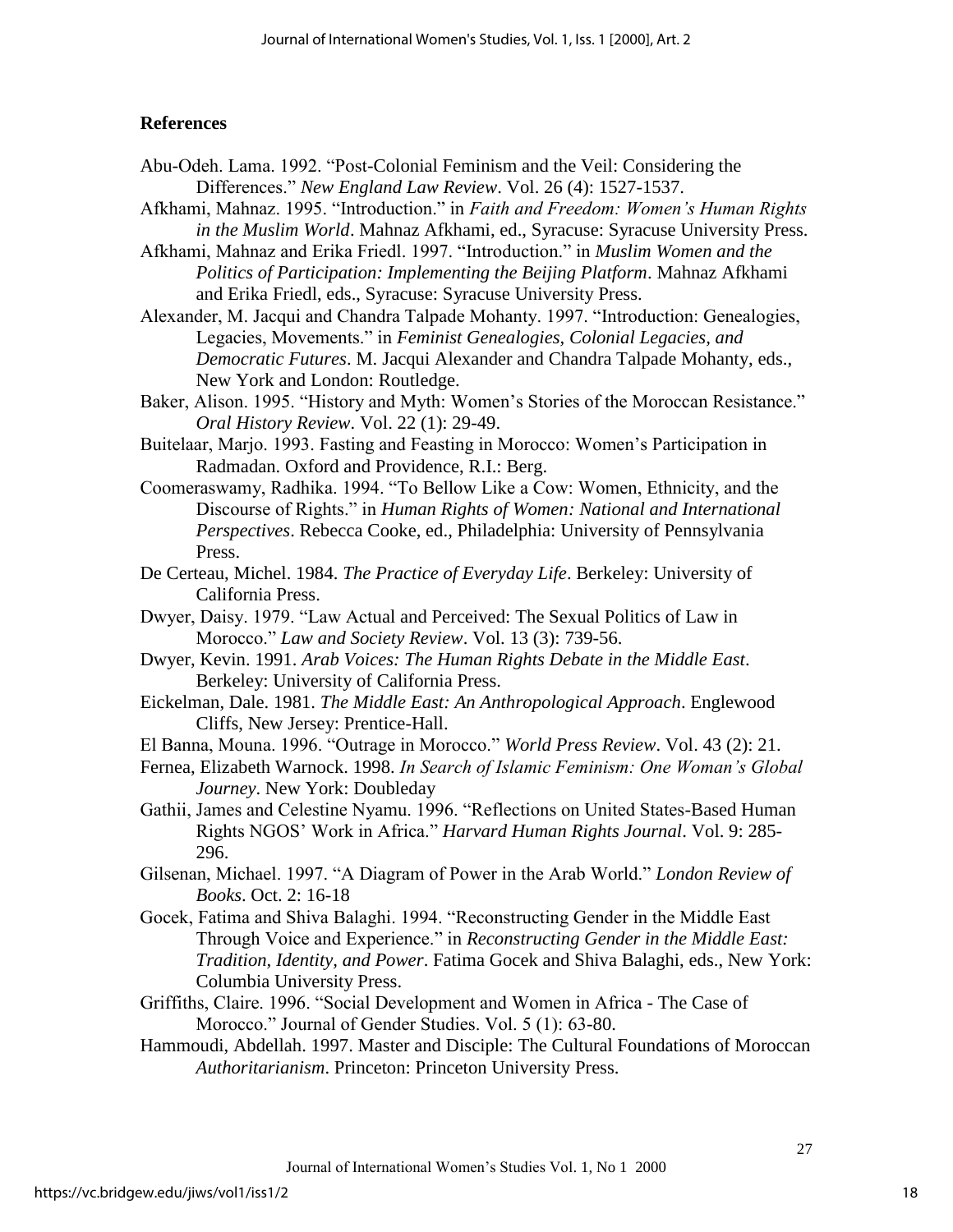- Heng, Geraldine. 1997. "A Great Way to Fly: Nationalism, the State, and the Varieties of Third-World Feminism." in Feminist Genealogies, Colonial Legacies, and Democratic *Futures*. M. Jacqui Alexander and Chandra Talpade Mohanty, eds., New York and London: Routledge.
- Hessini, Leila. 1994. "Wearing the Hijab in Contemporary Morocco: Choice and Identity." In *Reconstructing Gender in the Middle East: Tradition, Identity, and Power*. Fatima Gocek and Shiva Balaghi, eds., New York: Columbia University Press.

hooks, bell. 1984. *Feminist Theory: From Margin to Center*. Boston: South End Press.

- http://europa.iu.int/search 97cqi. Visit to Rabat by Mr. Marin on 7 March. *Bulletin Eu3- 1997*.
- Ilumoka, Adetoun. 1994. "African Women's Economic, Social, and Cultural Rights Toward a Relevant Theory of Practice." in *Human Rights of Women: National and International Perspectives*. Rebecca Cooke, ed., Philadelphia: University of Pennsylvania Press.
- Kapchan, Deborah. 1996. *Gender on the Market: Moroccan Women and the Revoicing of Tradition*. Philadelphia: University of Pennsylvania Press.
- King-Irani, Laurie. 1996. "Building on Indigenous Conceptions of Women's Human Rights: An Interview with Mahnaz Afkhami." *Al-Raida*. Vol. 13 (74/75): 13-18.
- Lam, Maivam Clech. 1994. "Feeling Foreign in Feminism." *Signs*. Vol. 19 (4): 865-893.
- Macleod, Arlene. 1991. Accommodating Protest: Working Women, the New Veiling, and Change in Cairo. New York: Columbia University Press.
- Maher, Vanessa. 1978. "Women and Social Change in Morocco." in *Women in the Muslim World*. Lois Beck and Nikki Keddie, eds., Cambridge: Harvard University Press.
- Mamdani, Mahmood. 1996. Citizen and Subject: Contemporary Africa and the Legacy of Late *Colonialism*. Princeton: Princeton University Press.
- Mayer, Ann Elizabeth. 1995. "Rehetorical Strategies and the Official New World Policies on Women's Rights: The Merits and Drawbacks of Hypocrisy." in *Faith and Freedom: Women's Human Rights in the Muslim World*. Mahnaz Afkhami, ed., Syracuse: Syracuse University Press.
- McClurg Miller, Carol. 1992. "Building Social Movement Theory." in *Frontiers in Social Movement Theory*. D. Morris and Carol McClurg Miller, eds., New Haven: Yale University Press.
- Mernissi, Fatima. 1995. "Arab Women's Rights and the Muslim State in the Twenty-first Century: Reflections on Islam as Religion and State." in *Faith and Freedom: Women's Human Rights in the Muslim World*. Mahnaz Afkhami, ed., Syracuse: Syracuse University Press.
- ---, 1994. *Dreams of Trespass: Tales of a Harem Girlhood.* Reading, MA: Addison Wesley Publishing Co.
- ---, 1988. *Doing Daily Battle: Interviews with Moroccan Women*. New Brunswick, New Jersey: Rutgers University Press.
- ---, 1977. "Women, Saints, and Sanctuaries." *Signs*. Vol. 3 (1): 101-112
- Moghadam, Valentine. 1997. "Women's NGOs in the Middle East and North Africa: Constraints, Opportunities, and Priorities." in *Organizing Women: Formal and*

19